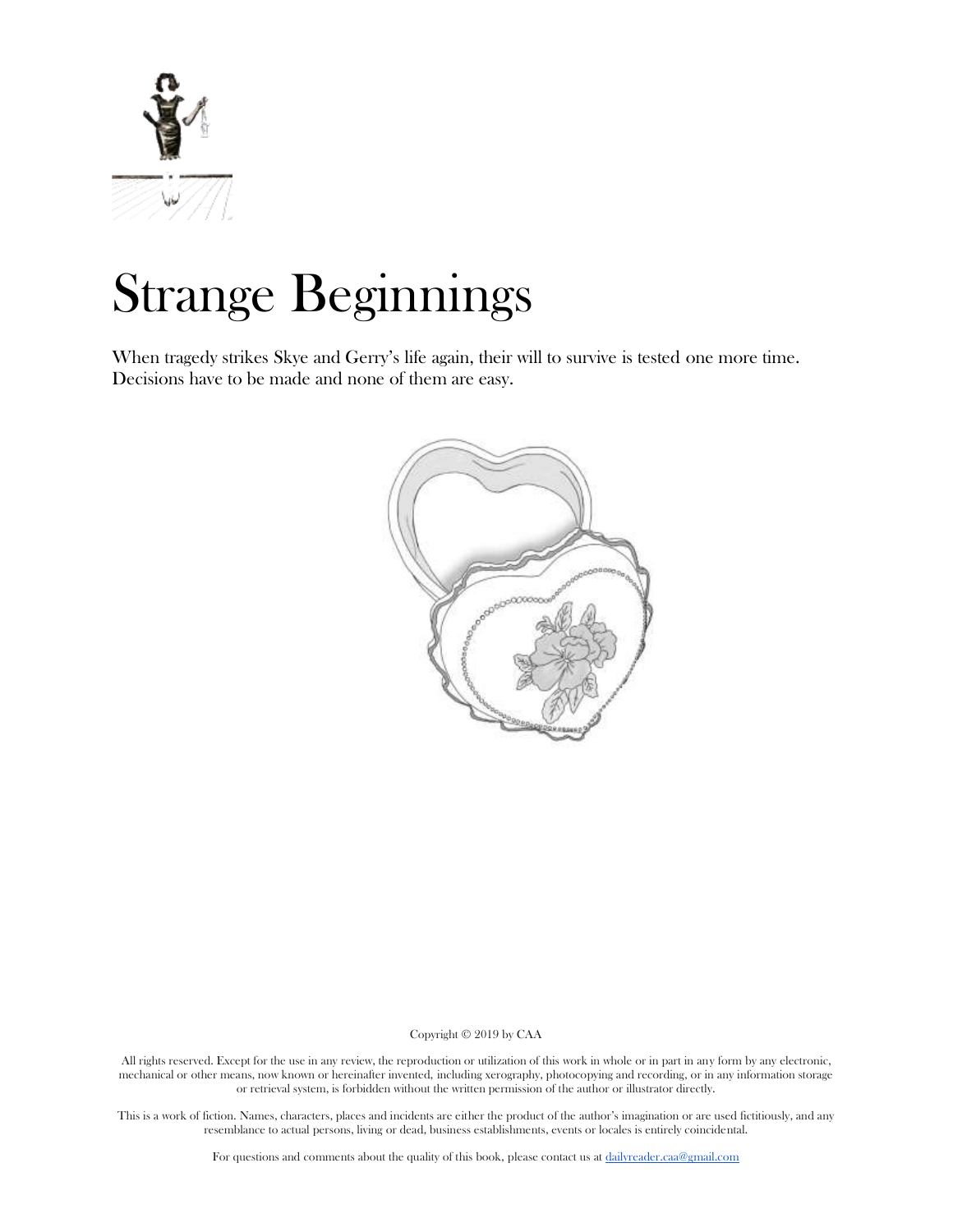

Geraldine, Gerry, has been pacing her office all morning. Something is wrong, she knows it's wrong and she is waiting for the knock on the door or the call to give her an answer to her worries. Among the unknown worries she has been going over, the situation between herself and her boyfriend, friend, guy she is close with. She can't seem to put their relationship into words any more. That is a problem by itself. Jett and Gerry have known each other for over ten years. About two years ago, things changed and developed into an intimate relationship, or did they? Gerry has been pondering this for a couple of weeks now.

They have spent many hours together talking, having fun, laughing, doing fun activities and even being intimate a few times. However, lately they have also been talking to each other about other people and how they feel about them. He has someone he has met at the last conference he attended and he has been in touch with her ever since. She listens to all his concerns and has even given him advice about what to do and yet, they remain "together". Nothing feels the same any more. They are best friends, brother and sister almost, so the last time they were intimate, the whole thing felt wrong, at least for Gerry. Jett said nothing.

Jett is a funny kind of person. He always tells Gerry he only has enough emotion to give to one person at a time. Even as his best friend he sometimes will say to Gerry he is not sure how he can stay her friend and date anyone else. At least he has gotten past that part with this new girl in his life, before they started dating or doing whatever they are doing now, he was dating some others and reporting back to Gerry about his success and failures. Now he has begun to talk to her about another girl, one he really likes, and yet, they were intimate before he brought up the subject to Gerry. Something is very wrong with him, she thinks to herself. Or maybe her, maybe she is so lacking for attention that she accepts his, it is more a physical act than an emotional one and that bothers her the most, she never wanted to become that kind of person.

But this morning is not her normal worries about Jett, her worries started last night, however, when Gerry felt she had to call her sister, she did, but no one answered the phone. After two hours of this she wanted to run over there or call the police and Jett said not to worry, that maybe she was caught up in an art design and can't hear her phone. He also told her that she has to worry less about others, that worry consumes her. This isn't some stranger off the street, this is her sister, the only family she has. She knows something is wrong, she is still not answering her phone this morning. Something serious is going on and Gerry is worried sick but after Jett's reaction last night she can't call him back. She is still too angry at him for pushing her sister away as her being too worried over nothing, he should know better, of all the people she is close with, he should've known.

When she thinks of her sister, her heart beats faster, she thinks of Jett's reaction and she gets angry so she paces even faster. She is moving around the room so much she doesn't hear the knock or the hello being said to her. They try again, "Ms. Gerry!!" her secretary calls.

Finally, Gerry turns around, her heart racing, her head pounding and yet she sees two police officers behind her secretary and part of her is relieved, almost. "I'm sorry Willa. What do you need?" she asks walking towards her.

"These two police officers are here to speak to you," she pauses, "about Skye," she says softly and backs out of the room.

#### Copyright © 2019 by (CAA

All rights reserved. Except for the use in any review, the reproduction or utilization of this work in whole or in part in any form by any electronic, mechanical or other means, now known or hereinafter invented, including xerography, photocopying and recording, or in any information storage or retrieval system, is forbidden without the written permission of the author or illustrator directly.

This is a work of fiction. Names, characters, places and incidents are either the product of the author's imagination or are used fictitiously, and any resemblance to actual persons, living or dead, business establishments, events or locales is entirely coincidental.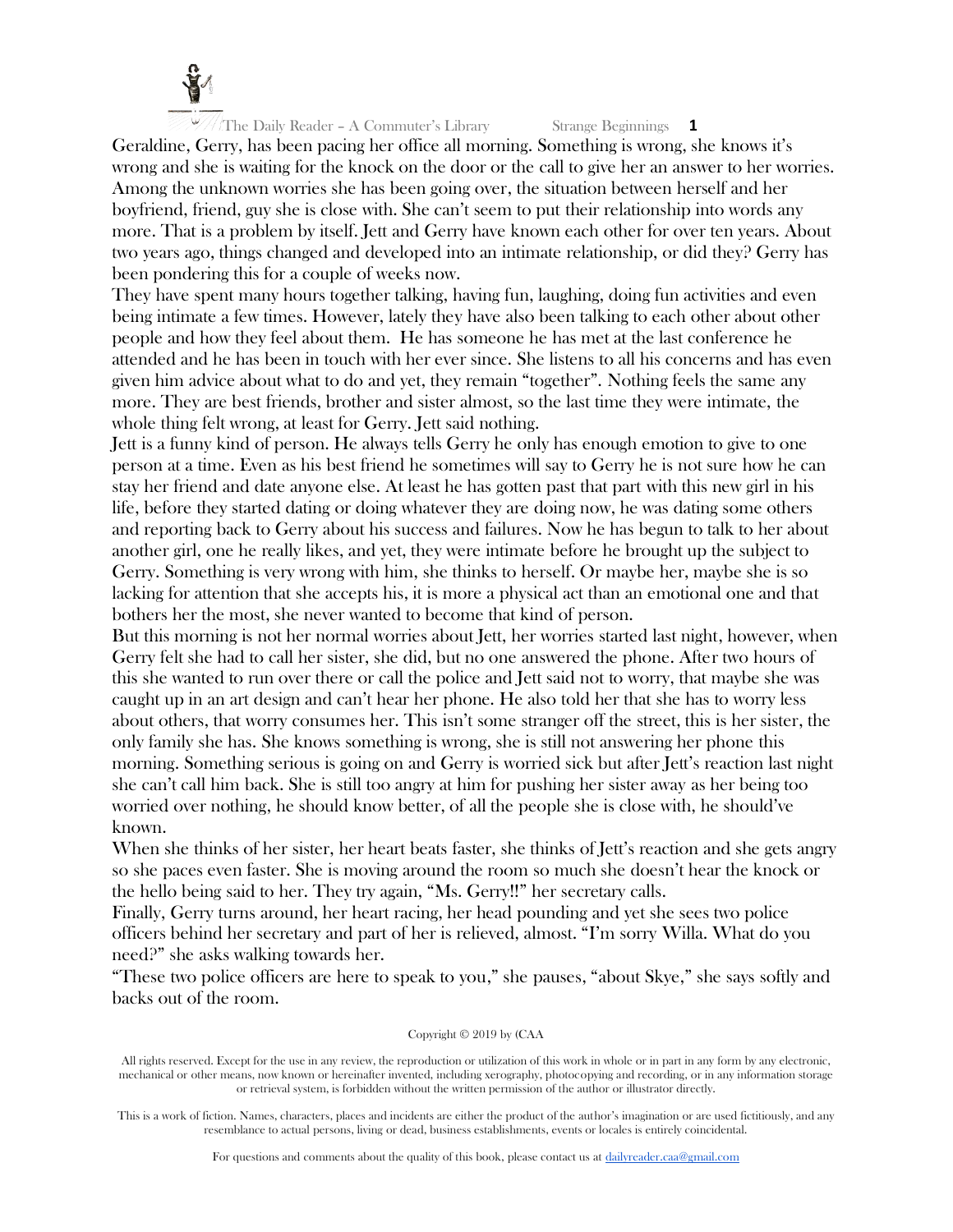

The Daily Reader – A Commuter's Library Strange Beginnings **2** "Is she alive?" Gerry asks first.

Officer Kennedy speaks first, "Yes, she is. But she is in bad shape. She has been beaten pretty badly, in her own apartment. We received the call last night about midnight. She has been rushed to Blessed Heart Emergency and only came out of the operating room about a couple hours ago, she wrote your name down, along with this picture, she is unable to speak. Her jaw has been wired shut. I'm sorry to say this all at once but we do need to ask you some questions, she did not seem to be up to questioning and she wrote you have all the answers." The officer watches her intently to see how she reacts to the paper he handed her.

Gerry looks at the piece of paper then goes behind her desk and grabs her purse, "Quick, take me to her apartment before that bitch robs her blind. I'll explain along the way. I'll text a friend to get to the hospital. She needs supervision or they will finish the job." Gerry is out the door before the officers get a chance to move. "Come on, you're wasting time!!" she yells at them.

As soon as they get in the car, Gerry in the back, she immediately sends a voice message to Jett's phone. "Damn you Jett, Skye is in the hospital, she has been beaten up pretty bad. I'm handling the apartment, you better get your ass to the hospital and bring your body guard friend with you too. I don't want anyone else going in that room. NOT ANYONE!!" If her phone could grab him, it would.

Gerry starts rambling to the officers. "Ok, listen and listen good, turn on your recorder, I only have breath to say this once. Five years ago, my sister was attacked by an asshole named Peter Belvedere. I'm confident that his sister was part of all this from the beginning, however, we could not get the charges to stick, because all of his other victims refuse to press charges saying they weren't raped that theirs was consensual because that is what the jackass made them all believe. Are you writing this down?! This is important! Call in the name if you don't believe me," she takes a deep breath.

"Put the siren on and drive faster please," they oblige, "Skye is the one who got away. Our father taught us self-defense moves from the time we were old enough to wrestle with my brothers. The only way possible for them to have gotten to her now is if there was more than one of them involved. She may be on the shorter side but she can bring down a skyscraper if she needed to. Anyway, we moved closer to work for both of us, here in this city, instead of commuting so much from out by the coast. We figured he was only getting local girls, so maybe if we left, eventually he would finally be caught."

Gerry sits back in the chair and gathers her thoughts, "O.K. this is the really important part. I hope you're recording all of this, no way you can write as fast as I'm talking. You see, this bastard charms the women or girls into thinking that he is going to teach them how to please a man, and shows them how to conduct oral sex so that their man is immensely pleased. Then he proceeds to rape them, all the while, telling them they were the ones who started everything by pleasing him so much he wants to give pleasure back. Here is the trick though. He will only do this with a virgin. He makes it very clear to them how important his teaching job to their adult well-being." Gerry's heart is beating so fast she is pretty sure it will blow through her chest cavity any minute now. Officer Kennedy looks back at her, "Your sister told you all of this from the time of her attack?"

#### Copyright © 2019 by (CAA

All rights reserved. Except for the use in any review, the reproduction or utilization of this work in whole or in part in any form by any electronic, mechanical or other means, now known or hereinafter invented, including xerography, photocopying and recording, or in any information storage or retrieval system, is forbidden without the written permission of the author or illustrator directly.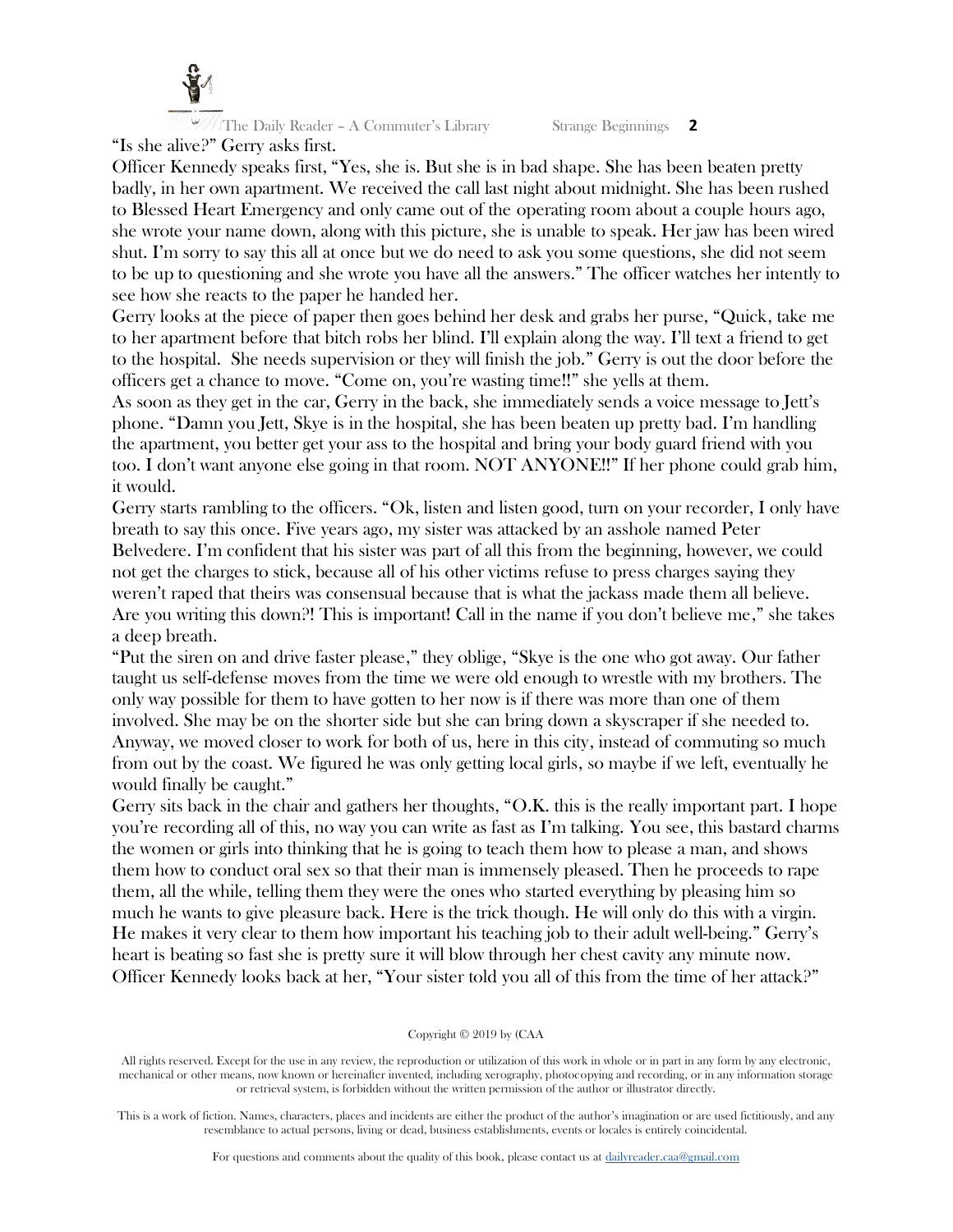

"Yes, in great detail. We also discussed which defense move she used as well and which one would have been more useful, should something ever happen again. Pardon me for saying this sir, but I told her if that ever happened again, and she was forced to do oral sex on a man, well, she should bite down like a German Shepard on fresh steak and don't let go. I have a feeling that is what she did this time. You said there was a lot of blood. I'm going to venture to guess, it wasn't all hers and that there is one very wounded man in the upstairs apartment right now," she smirks at the thought.

"How do you know where he lives?" The other officer asks in a condescending tone. "Oh, that's easy. I figured out about five or six months ago, that the woman who lives upstairs looked too familiar, I couldn't place her face for the longest time. Then, all of a sudden, recognition hit me. By then it was too late. Skye, the trusting one in the family, had already befriended her to the point that she would have her over any time the woman came knocking. When I realized who this woman was Skye didn't want to believe me. Then I reminded her about the birthmark Peter had, that she told me about, and the next time she saw the sister, she saw this mark clearly on her neck as well. Once she figured out who we were, I think she put her plan in motion," Gerry says.

"You're so confident this is the same guy?" Officer Kennedy asks.

"Tell you what," Gerry starts, "when we get there if the apartment is clear, I might be five percent wrong, but if she is there, and she will be, you had better call a second car to investigate her apartment, I can guarantee he is up there licking his wounds, so to speak, because she was an army medic before, and I'm sure she took care of him. Because if they went to a hospital, it would have been on record and that is a wound that would be obvious."

"Why would she be in your sister's apartment?" Officer Kennedy asks

"Skye is very trusting of people but not institutions. So, she leaves only enough money in the bank to pay her bills automatically. The rest of her money is used to buy diamonds and other gems, she has them all over the house, hiding in plain sight. Some in pieces of fine art as well, she believes they are good investments. She has a myriad of cute little figurines that are all holding them. My guess is sister bitch knows about them and is coming to collect. I'd bet my house on her being there, no I'll bet my life on it and yours too." Gerry's voice is getting low now. She doesn't want to be right, but then again, she does.

She gets quiet now and waits till they get to the apartment. One of the officers has called in her predictions. Before they go in though, she hears Officer Kennedy calling for a second squad car and even a back up to be posted in the back of the building in case someone wants to escape. Gerry takes a deep breath, she doesn't do blood well, and if there is a lot on the floor, she could possibly not do well with this.

"Another car will be here in a minute, they happen to be around the corner, do you want to wait for them?" he asks her softly.

Gerry looks up, her fear starting to show now. "One minute won't matter I suppose," but then she gets out of the car and starts walking inside. The officers follow her up to the door, but when she finds the door unlocked, they push her to the side. She immediately puts on her phone's camera on record video and follows them in. First, she sees the bloody mess on the floor, then they hear

# Copyright © 2019 by (CAA

All rights reserved. Except for the use in any review, the reproduction or utilization of this work in whole or in part in any form by any electronic, mechanical or other means, now known or hereinafter invented, including xerography, photocopying and recording, or in any information storage or retrieval system, is forbidden without the written permission of the author or illustrator directly.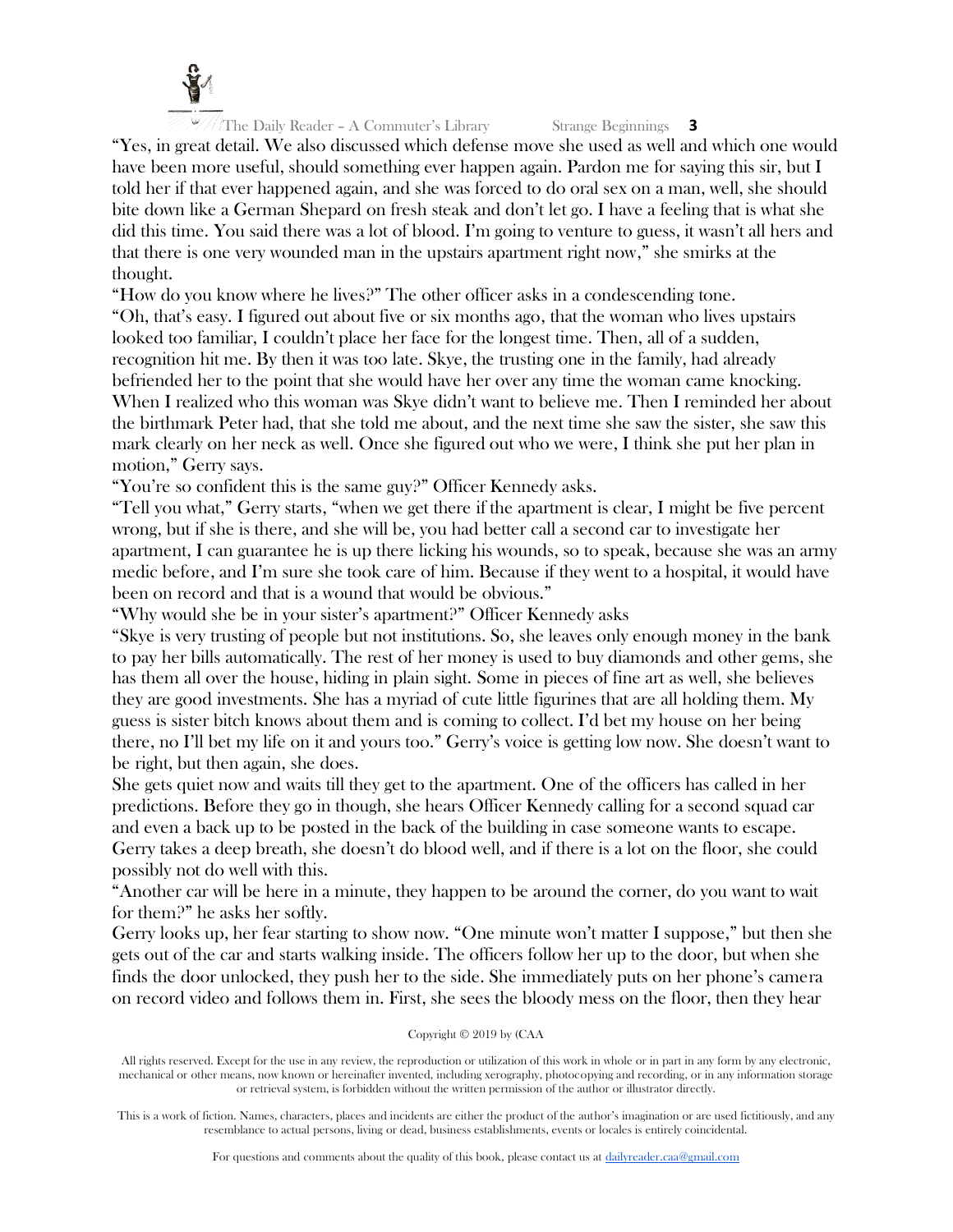

rattling in the bedroom. The officers get there first and yell, "Freeze, police! Hold your hands up above your head and leave them there. Now turn around slowly," the officer says.

Gerry could not believe her eyes, there she is, in person, facing the sickest form of sick. "She has bulges in her pockets, I'll bet they are Skye's gems, she has one she just dropped down her shirt sleeve too, caught it on camera, make her shake her sleeve out." Gerry says smugly. Now she has her. if nothing else, they caught her red-handed in a robbery, and one of great value too, doesn't that make the robbery worse? She thinks to herself. That will put her away at least a few years. Gerry hopes, and she knows she will not survive being on the inside, she is not so smug around actual strong people.

Both officers get to her before she can move, they guide her arms down one at a time and shake them out, five small diamonds fall out. Once cuffed, they frisk her and find bumps all over her. Officer Kennedy tells Gerry, "Keep the camera on me please, I want it known exactly what I am doing, I am only retrieving what is believed as stolen goods from the pockets of this female. My hand going into her pocket and now out of the front pocket to reveal a fistful of gems," he shows his hand directly to the camera now. "Been here a while then, have you?"

They continue to search her. Two more officers come in, thankfully, one of them is female. They allow her to continue the physical search on the accused, until they feel all items are recovered. The other two officers head upstairs to check the apartment for any other evidence related to this crime and for any other people. "Do you know how many your sister has?" Officer Kennedy asks. "I would only know by what number might be missing. You see, this woman, and I use that term loosely, thinks she could have stolen them and then sold them, but she can't because each one has a tiny number on it that can only be seen when using one of those jewel glasses, as soon as even the lowliest of pawn shop owners would see the number, he would know the gem is stolen goods and would not buy them, she would be sitting on all of this. The number gets erased professionally if it's going to be put in jewelry. Lowly pawn shops don't have that kind of sophisticated equipment, costs too much. My sister has a special guy who does this for her. Last I knew, she had about fifty diamonds of various sizes, and close to that in other precious stones. I'm sure she hasn't had the time in here to find them all yet, I can see that many of the figurines have not been moved yet. But she certainly had a good start. Unless some are already upstairs and she has only come back for these," Gerry stares at this woman.

Over the officer's walkie talkie Gerry hears, "We had to call for a bus, found one male in the shower, collapsed and bleeding. Looks like he tried to take off his own bandages to shower only to start bleeding again. You don't want to know where the blood is coming from. We also found video linked to the apartment you're in. If you go back to the living room, I'm sure we could see you. And one more thing, there are many videos here we found. One is sicker than the next. This is a tag team effort Kennedy, the victim's sister is right. No more getting off on lack of evidence or witnesses." Click, the voice ends. "No better witness than their own videos," he finishes off. The woman standing before Gerry is looking like a confident woman, Gerry looks at her, "Do you get off on seeing your brother with other woman or on seeing the women? My guess is your brother, you sick, twisted witch," Gerry says through gritted teeth.

"You can't prove anything little Gerry. You couldn't do it last time and you can't now," she smirks.

#### Copyright © 2019 by (CAA

All rights reserved. Except for the use in any review, the reproduction or utilization of this work in whole or in part in any form by any electronic, mechanical or other means, now known or hereinafter invented, including xerography, photocopying and recording, or in any information storage or retrieval system, is forbidden without the written permission of the author or illustrator directly.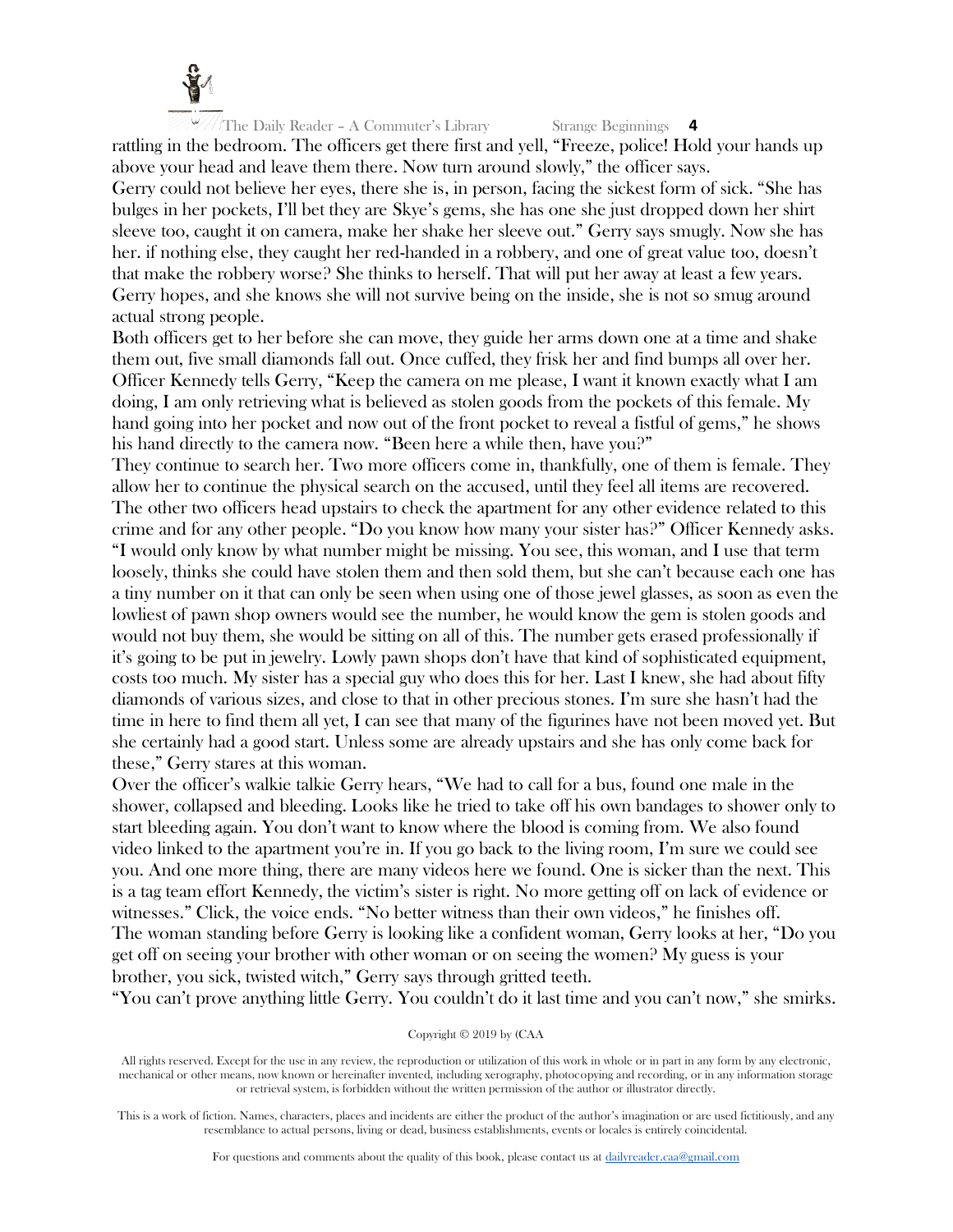

 $\frac{10}{2}$  The Daily Reader – A Commuter's Library Strange Beginnings 5 "Last time? What on earth could you mean?" Gerry plays innocent.

"Don't be stupid, you knew your stupid sister is the one that got away from completing the task last time, she needed to learn her lesson this time. It was fun to help Peter out. No more self-defense moves if your hands are tied behind your back now are there?" she remarks, still showing confidence and also completely ignorant to the fact that there are police officers standing next to her as well as Gerry's phone recording every word.

"Allow me," Officer Kennedy says to Gerry. He begins to read the sister her Miranda rights about everything you say can and will be held against her in the court of law. Since Gerry caught this all on video, what she said is almost as good as a confession. Especially since she offered the information without being asked about last night and the last attack on Skye. Officer Kennedy looks at Gerry as the grin on her face grows watching this woman turn pale at the thought of what she just did; "Everyone thinks they are smarter than the law," he shakes his head from side to side. The ambulance siren is outside, footsteps are heard running upstairs. The officers are leading their accused robber to the doorway as the emergency workers run past them. One of the officers from upstairs comes down looking rather pale, he turns to his female partner and says, "Man, whatever did that to him, I don't want to know. He won't be able to be with his wife for quite some time," he says.

"No wife, sister." The female officer says, pointing with her eyes to the one in handcuffs by the victim's door. "He is a serial rapist. Those videos aren't consenting adults you found," she says dryly.

"Holy crap! Then well, maybe he got what he deserved. Byran is going in the bus with the, well I'd say victim, but he's not. Come to think of it, I'd say man, but he is not much of that any more right now either," the second officer smirks.

Officer Kennedy, being the senior of the bunch, tries to keep his face straight. "Enough, you two, take this one to the squad car, put her in a solitary cell when you get back, she doesn't deserve to be with other humans. Her rights have already been read. I'll bring Ms. Gerry here to see the real victim." He says in his most authoritative way. The officers snap back to being professional instantly. The stretcher is coming off the elevator. The accused woman begins to cry out as she sees her brother with a blood stained sheet over him, and IV has been started and he is barely moving. She bursts out crying for him and her knees buckle. She turns to Gerry and with fire in her eyes, she screams, "Your sister will pay for what she has done. She maimed him!!" She spits down on Gerry's shoes.

Gerry steps out of her shoes and simply says, "I wonder how the other women in prison will like it after being told that you were the one who brought women for your brother to rape? And that you enjoyed watching. Somehow word always get in there on what people have done to get themselves put there. Hmmm?" Gerry starts walking past everyone towards the door.

The two officers standing on either side of the sister, pull the woman up. "Let's get you down to the squad room." They drag her as she refuses to walk on her own. "Like taking out the trash boys," one says to the other.

Gerry is outside by the car she came in waiting for Officer Kennedy, he follows the others outside. "Do you need to get shoes at home first?" he asks.

#### Copyright © 2019 by (CAA

All rights reserved. Except for the use in any review, the reproduction or utilization of this work in whole or in part in any form by any electronic, mechanical or other means, now known or hereinafter invented, including xerography, photocopying and recording, or in any information storage or retrieval system, is forbidden without the written permission of the author or illustrator directly.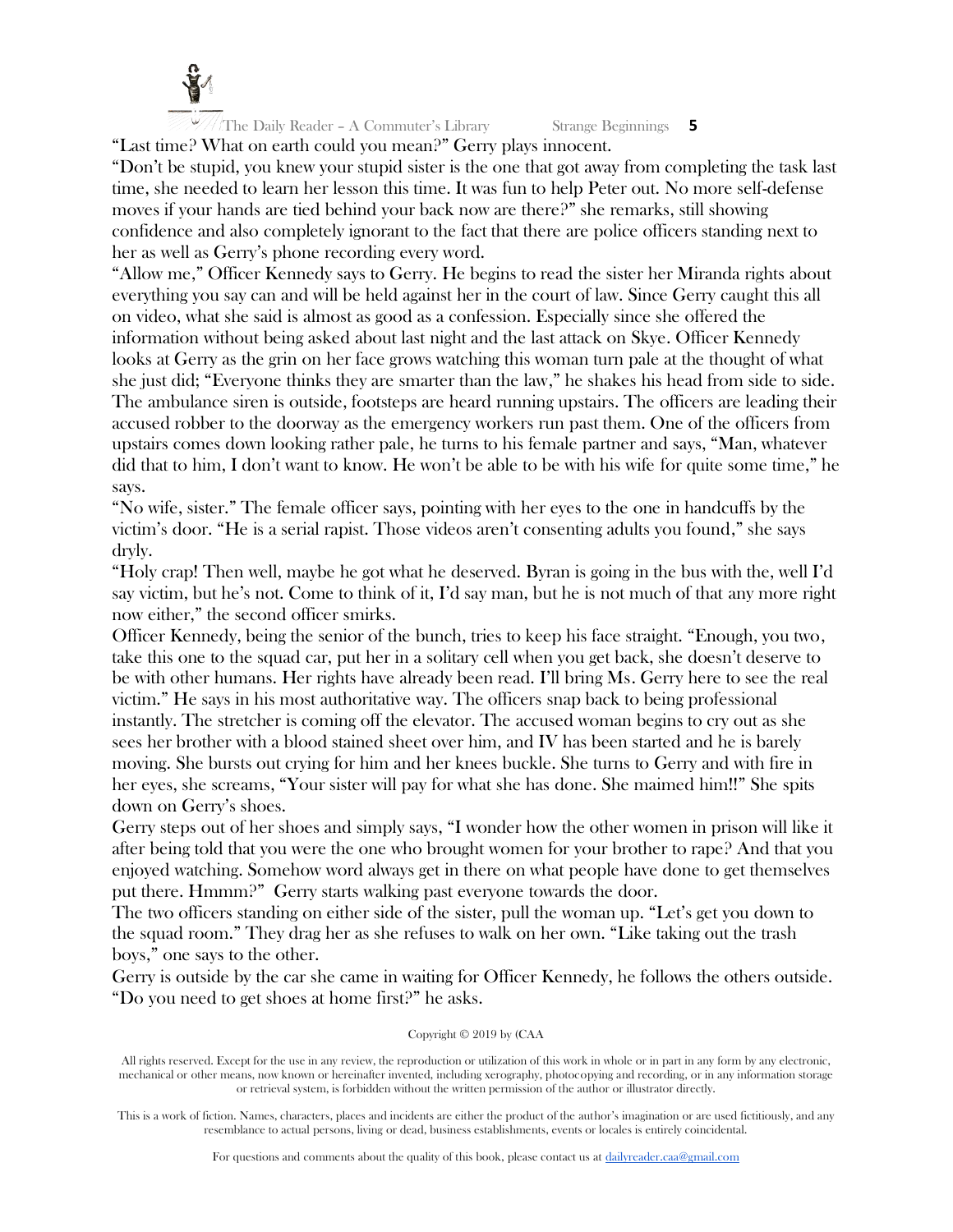

"No, the hospital is my next stop please." All of Gerry's energy, all of her bravado has suddenly disappeared. She practically falls into the squad car's back seat, as the door opens for her. No words are spoken all the way to the hospital, all the way up the stairs, all the way to the nurse's station in front of Skye's room. Finally, Officer Kennedy says, "This has been a living hell for you this morning, I know, and I hate to ask this but…….."

Before he can finish his sentence, Gerry hands him her phone. "Keep it," she says quietly and turns around to see the door to the room. She was hoping to see Jett standing there but instead she sees someone even better. His good friend the bodyguard. The one she has been fantasizing about for months now. Which Jett doesn't know about, she hasn't been willing to share this bit of information with him, yet.

So much brawn and so much brains, the man has it all. He is the one she has been speaking to Jett about, well, not by name, while he has been going on about the woman from the conference. Jett is her best friend/brother in the whole world. She could not live without him in her life. But this man, this is the man she *needs* in her life.

Officer Kennedy walks over behind Gerry, he puts his hand out to shake the guard's hand but before the guard's hand even goes up a very baritone voice as smooth as silken chocolate says, "Before you ask, yes I do have a license to carry, and no, you may not go in. Skye talks through me or through Gerry, no cops."

Officer Kennedy is still holding out his hand. Owen finally puts out his hand. As they shake, Officer Kennedy says, "I'm Officer Kennedy. Anyone gives you a hard time, you tell them to call me. Take care of this little lady please, she has been through hell this morning and I'd hate to find out you or anyone else is the cause of anything further." He is staring Owen in the eye and Owen is staring right back. It's a test of wills and/or testosterone, Gerry is not sure.

The officer stands back first, he looks at Gerry, "I will only call if we need you. I'm hoping with everything we have," he holds up her phone while also referring to the video tapes they found, "we won't ever need you or your sister. But I'll keep you posted, if that's ok" He watches as her eyes go from fear to relief. She has no words left, she shakes her head.

Officer Kennedy walks back to the nurses' station, "Anyone gives them a hard time Kerry, you call me. Let it be known I'm on this job. That goes for next shift and the next, until this patient is safely at home. Is this clear?" he says with authority loud enough for everyone to hear.

"Yes sir. We've done this before Kennedy we know the drill," she says.

"Not like this. This time, it's a hundred percent signatures and everything else, no exceptions, from doctors to cleaning crew, am I clear?" he says even stronger.

Kerry looks over at Owen. "I'll give him the list now." She says and Officer Kennedy watches as the list is made and printed, put on a clipboard and brought over to Owen. "These are the nurses and doctors assigned to this patient this shift. This sheet has a place for signature, time in and time out of the room and reason for visit. Any questions, you tell them to find me. Or Officer Kennedy. We have your back, you have my word," she holds out her hand. Owen shakes it and gives a nod towards the officer, who salutes him, turns and leaves with his head hung low.

"Miss," Owen calls to the nurse, he points to the officer.

# Copyright © 2019 by (CAA

All rights reserved. Except for the use in any review, the reproduction or utilization of this work in whole or in part in any form by any electronic, mechanical or other means, now known or hereinafter invented, including xerography, photocopying and recording, or in any information storage or retrieval system, is forbidden without the written permission of the author or illustrator directly.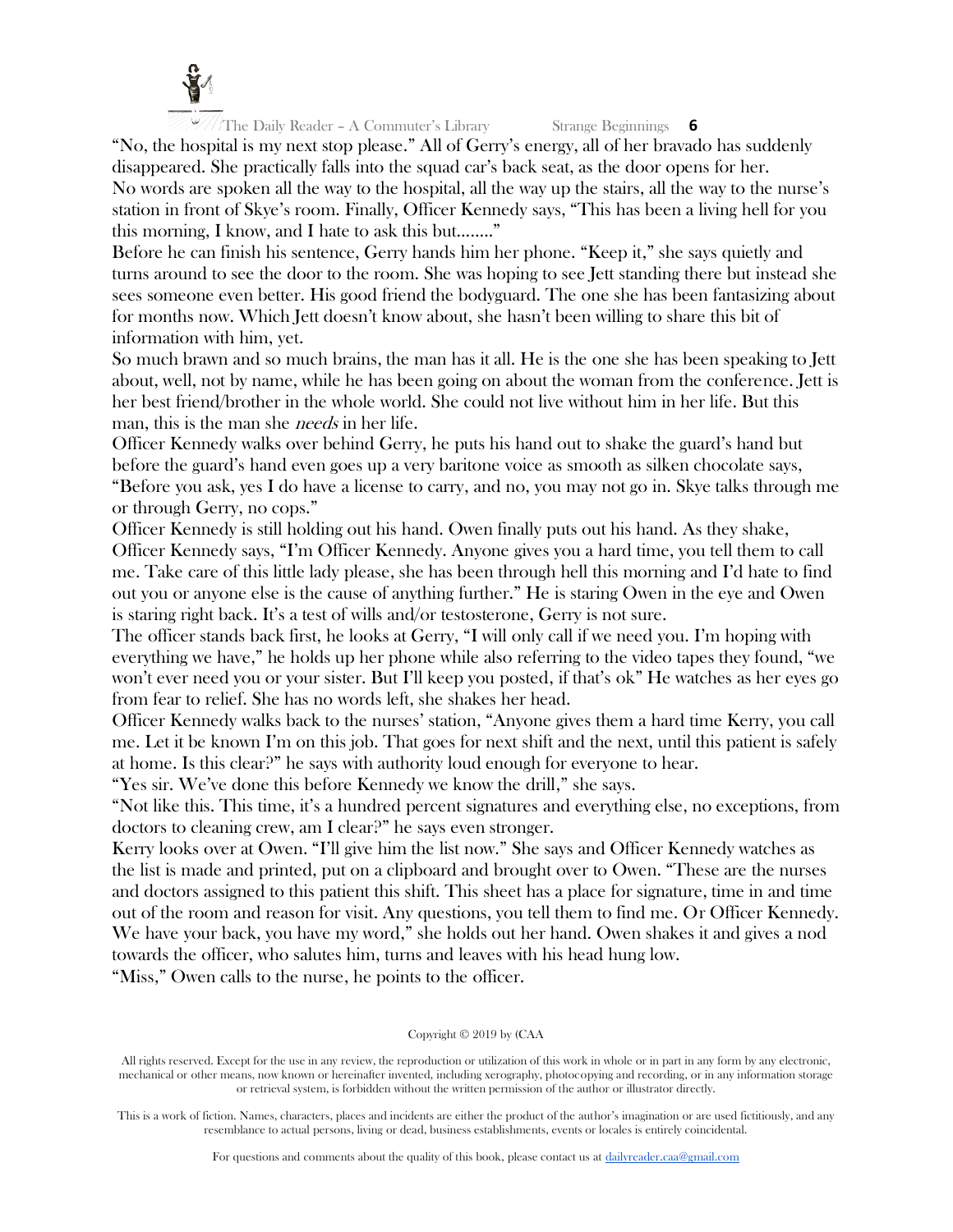

Kerry comes over to him and whispers in his hear, "His sister was a victim of a brutal rape years ago, by someone she knew, she almost didn't make the first night in the hospital, he has no tolerance for the scum who do this, but all the love in the world for the victims, you'd be surprised how many people know someone who has been raped. It's a quiet society, a sisterhood no one wants to be a part of. Kennedy will go to any length he legally can to make sure the perpetrators don't make their way out of jail. His sister still has many physical wounds, believe me, when I say, this sickens him. We call him superman around here. But you heard nothing from me." She walks away as if the conversation between them was not out of the ordinary.

Owen turns to the door and sees Gerry is still standing there looking in, she hasn't moved a muscle. His heart is aching right now and he wants to break character, so to speak, and hold her, but he is on duty, and that can't happen right now. Or ever, as long as she is with Jett, his best friend since forever.

"Ger?" he asks.

Gerry looks over at Owen, "The same guy, Skye was ambushed by the sister and him together, tied her hands behind her back this time so she did what we talked about…. she….she," her voice barely audible.

Owen feels himself cross his legs, "She held on like a bulldog grabbing for a bone. Good job Skye," he smiles at Gerry. Owen and Jett are the only ones who know about what the sisters planned. Gerry looks over at him, she tries to smile, "they say her jaw is wired shut. He must have had to use force to get her off," her hands go to her mouth.

Owen puts a gentle hand on her shoulder. "Gerry, she is a fighter if anyone is. She wants to see you. Jett was here for a few minutes, feeling guilty as hell but he had to leave. He left this letter for you but he said don't read this until you have some quiet time. Go on, she won't bite," he pushes her gently in. Gerry smiles back at him in response to his attempt at a joke.

 $\sim$   $\sim$   $\sim$   $\sim$ 

For three hours Gerry has watched her sister sleep, no one coming in the room because Owen won't let them. He tells everyone the sisters need time alone and if no machine is beeping, there is no need for a nurse or doctor right now. They listen to him easily enough. Gerry is not sure why, maybe it has to do with what the nurse whispered to Owen, or the officer. Still she watches her sister. She looks peaceful enough, everything considered.

Gerry walks to the window and opens the letter, "no time like the present" she says to no one. This is the worst possible timing in the world, but then again, it's the best isn't it? I think we both have come to the same conclusion lately, haven't we? I can't stop thinking about Belle and your crush on this mystery guy has only become bigger over the past few months.

I know I've always said I can only have one woman in my life at a time, but I think I've only been too scared to venture away from what is so familiar………..you. This is not goodbye Geraldine, you know I could never do that.

You and I are meant to be family, sure we have siblings, but not like each other. If I ever get married you are my best man for sure, well, that is if Owen lets me pick you over him.  $\odot$ 

# Copyright © 2019 by (CAA

All rights reserved. Except for the use in any review, the reproduction or utilization of this work in whole or in part in any form by any electronic, mechanical or other means, now known or hereinafter invented, including xerography, photocopying and recording, or in any information storage or retrieval system, is forbidden without the written permission of the author or illustrator directly.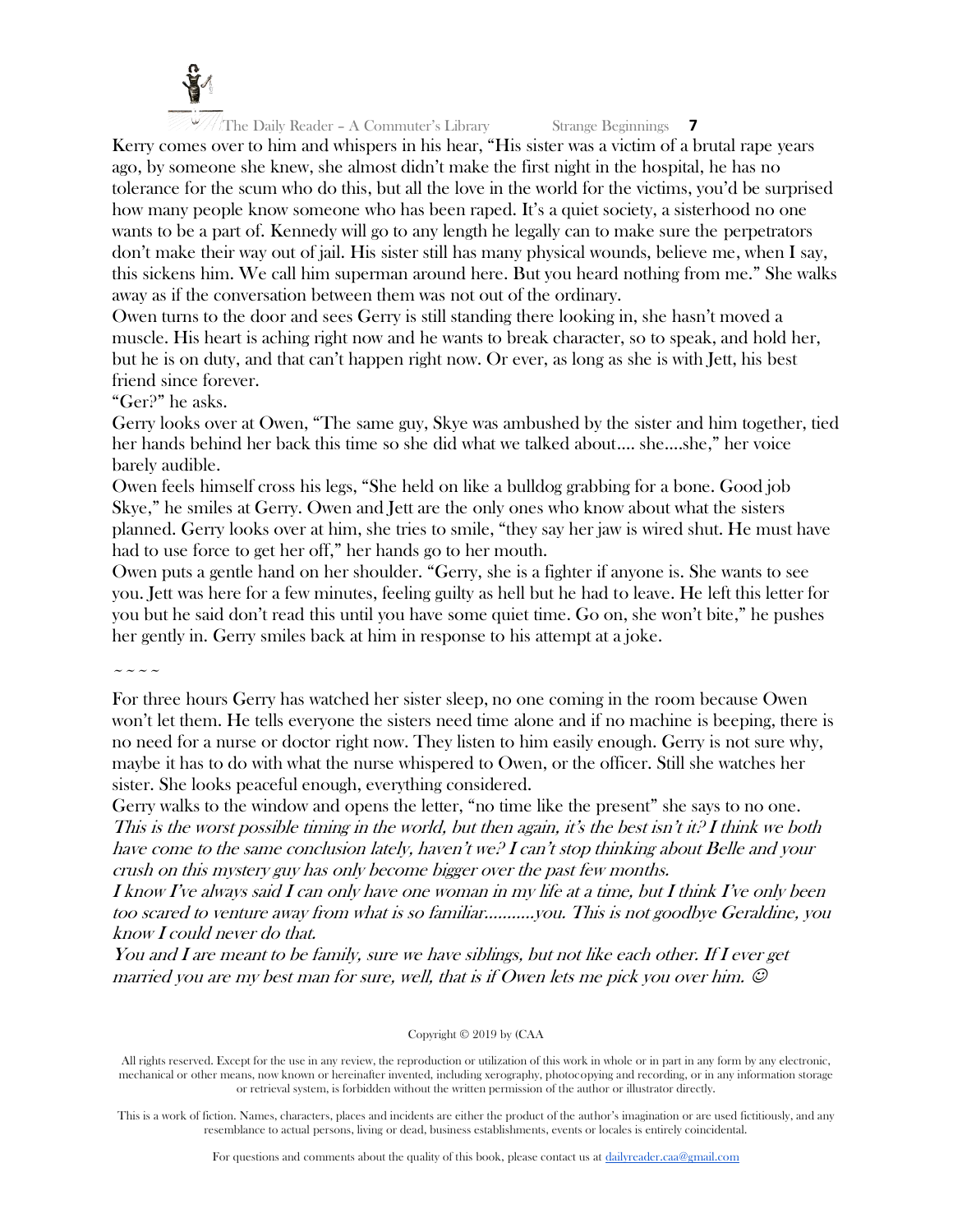

Our moments together were always good, all of them. Let's release each other from the secondary part of our relationship and remain the best of the best to each other. I'm sure I will always need a confidant, you've helped me grow so much over the years.

I apologize for not recognizing your real fear last night. I sat with Skye this morning and we talked. Well, she wrote, I listened. She told me that I should not feel bad, that she did what she was supposed to do. It took me a moment to realize what that was, then I crossed my legs and almost died. She tried to laugh but it's too hard, don't make her do that, that hurts her too much. She also said don't call your brothers but don't listen to her on that one. She needs them now, even if she doesn't want to admit that to you. But you don't have to call your sister in law – she is a piece of work that one. Love your family, always will. Love you, deep, deep down.

I had to run because my boss wants me out on the west coast by dinner time – big client to woo over, and I have to have a contract signed by Tuesday. That gives me only three business days. Belle lives out there and we're going to make a go of us for those few days together at her place and see what happens.

Call me if there is any emergency, I swear I'll be on the next plane for you and/or Skye or for you, oh I already wrote that. I love you my Ger. Wish me luck, I'll be pulling your strength to make it through and win this client over.

# All my love

Jett

Gerry rips up the note and smiles to herself. Part of her is so excited that Jett is taking the initiative with this girl right now that she feels pride and joy for him. She throws away the letter pieces. Leave it up to Jett to put it in writing. Anything serious comes in writing. "I'll bet he proposes in a note too," she says out loud again.

"Hmmm?" Skye asks.

"Oh, Skye! You're up!" Gerry runs to her sister. She leans down and hugs her and receives a very tight hug back. Gerry whispers in her ear, "we got him, both of them, actually." Skye nods her head into her sister's neck. They stay this way for a long while. A few tears fall but mostly love is shared.

 $\sim$   $\sim$   $\sim$ 

Three days of being in the hospital all day is making Gerry pretty crabby, but on the other hand, she has never been more productive. She makes all her calls from the quiet room, never has to bother with interruptions of any kind and Owen has been there night and day like a watchman. The staff here already know not to come in without knocking or without permission. Owen takes a break once or twice a day to sleep in the cot in Skye's room but as soon as he hears a knock he is up like a soldier on duty.

Gerry has a hard time working when Owen sleeps, she has never spent this much time with him in close proximity and her nerves are getting to her. He hasn't spoken with her much because he is always outside the room, on duty, or inside sleeping. She is not sure he eats but the food she brings disappears so he must be somehow, although she has never actually seen him put food in his mouth.

# Copyright © 2019 by (CAA

All rights reserved. Except for the use in any review, the reproduction or utilization of this work in whole or in part in any form by any electronic, mechanical or other means, now known or hereinafter invented, including xerography, photocopying and recording, or in any information storage or retrieval system, is forbidden without the written permission of the author or illustrator directly.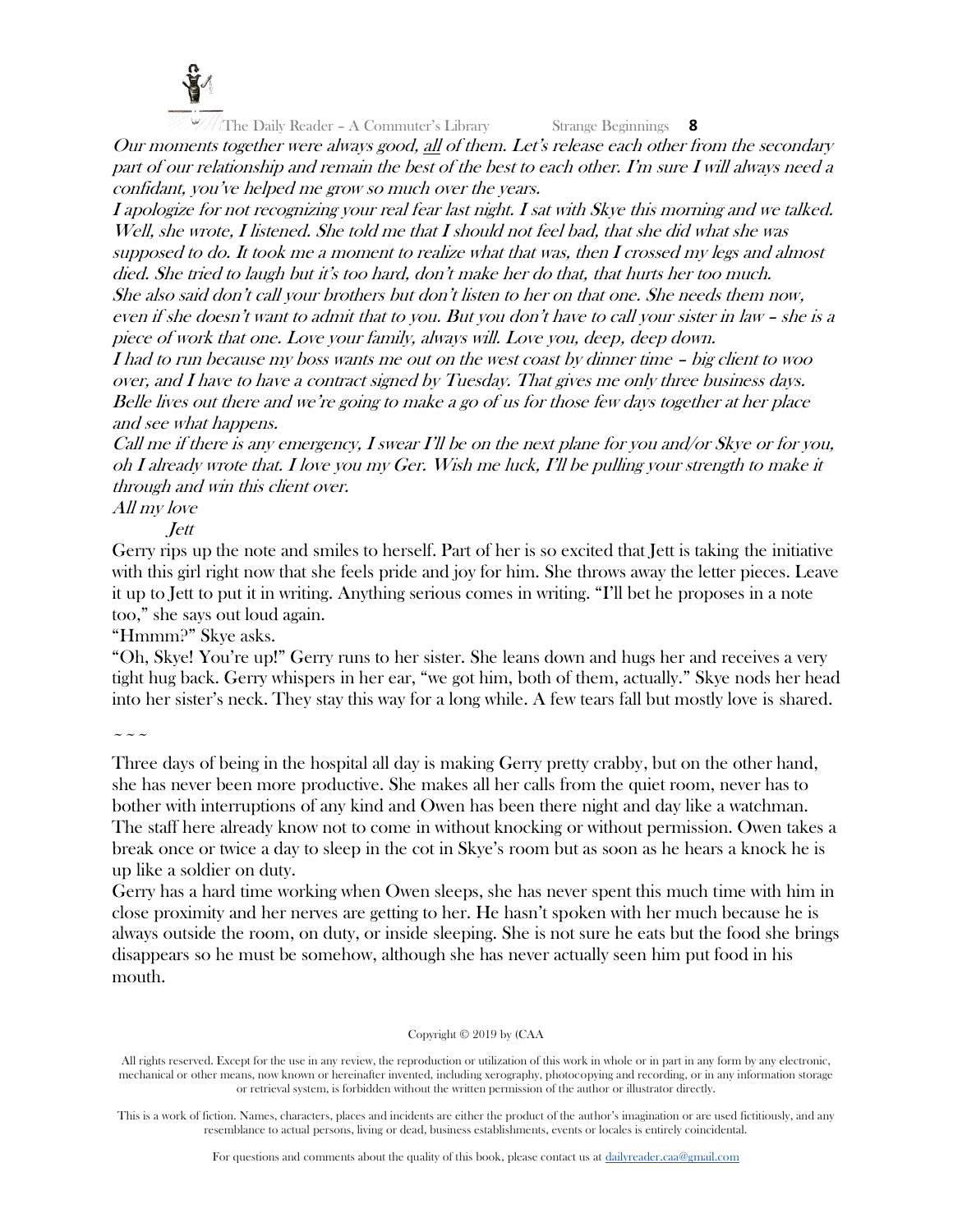

A sudden knock at the door breaks her concentration. If there is a knock it means Owen is away from his chair. Gerry gets up to answer the door, she opens it slowly. Officer Kennedy is standing there out of uniform but she recognizes him. "May I come in?" he asks.

Gerry steps aside and opens the door more for him to pass her. He walks straight over to Skye, who happens to be up. "Good afternoon, I'm Officer Kennedy, a lot of my colleagues call me O.K. for short," he smiles.

Skye looks over at him and her eyes become quite big. Gerry runs to her other side and holds her hand. Skye uses sign language to speak with Gerry. Something they both learned together one summer they worked with some disabled kids. "Thank you," O.K. says.

Skye and Gerry look at each other and then back at him. "Learned a little sign myself when I was younger, I keep my skills up, comes in handy sometimes on the job. I get my big green eyes from my mother by the way," he smiles. The girls laugh, well Skye tries to then grabs her jaw.

"Oh, sorry, that was insensitive of me. I'll try not to make you laugh again." O.K. says when he sees the pain in Skye's eyes.

She waves her hand at him as if to say, 'no, it's okay'. Skye points to her pad and Gerry hands it to her. "I'm O.K., only sometimes it hurts, really."

"If it's easier to sign, we can do that instead of writing things down," O.K. mentions to her. "Why, is my handwriting so bad?" Skye writes

This time Officer Kennedy smiles. "I know it's not your last name but I only know you as Ms. Gerry, how are things going for you two?" he asks kindly.

"Gerry is fine. Our last name is Traver by the way. We've been managing. Owen has been wonderful at his job." Before she can say anything else he comes in quickly.

"The nurses said we have a visitor, did he sign." he stops his voice, "Oh, sorry officer I didn't realize who was here." Owen puts his hand out to him first this time. Officer Kennedy steps over to shake his hand.

"The nurses said since you've been here the whole area has been quiet. Must be nice having the whole department listening to you," the officer smiles.

"I simply asked the nurses not to be telling jokes outside a patient's room because they might think you are laughing at them. Now, they only tell jokes at the nurses' station, most of them quite bad I might add. I haven't even smirked once. I think they feel I'm an emotionless fool," he says.

"On the contrary, they admire your ability to be on duty around the clock Owen, you're a machine," Gerry interjects.

"Emotionless, like I said," he closes the door behind him.

Gerry looks around, "I thought it was a compliment. I'll be right back, you two talk." Gerry opens the door slowly and pulls over a chair to sit next to Owen. "What was that about? I thought I was paying you a compliment." She puts her hand over his on his chair, "really, I did." She tilts her head to face his but his glare is unwavering from the wall in front of him. Sitting stiff as a soldier on duty as a watchman. The military sure trained him well.

"The doctor said Skye is actually really out of danger and may be able to go home as early as tomorrow. They are doing one more brain scan today to make sure nothing funky has shown up since she got here. I'm hoping you will come with us. We're going to go to my house, my brothers

# Copyright © 2019 by (CAA

All rights reserved. Except for the use in any review, the reproduction or utilization of this work in whole or in part in any form by any electronic, mechanical or other means, now known or hereinafter invented, including xerography, photocopying and recording, or in any information storage or retrieval system, is forbidden without the written permission of the author or illustrator directly.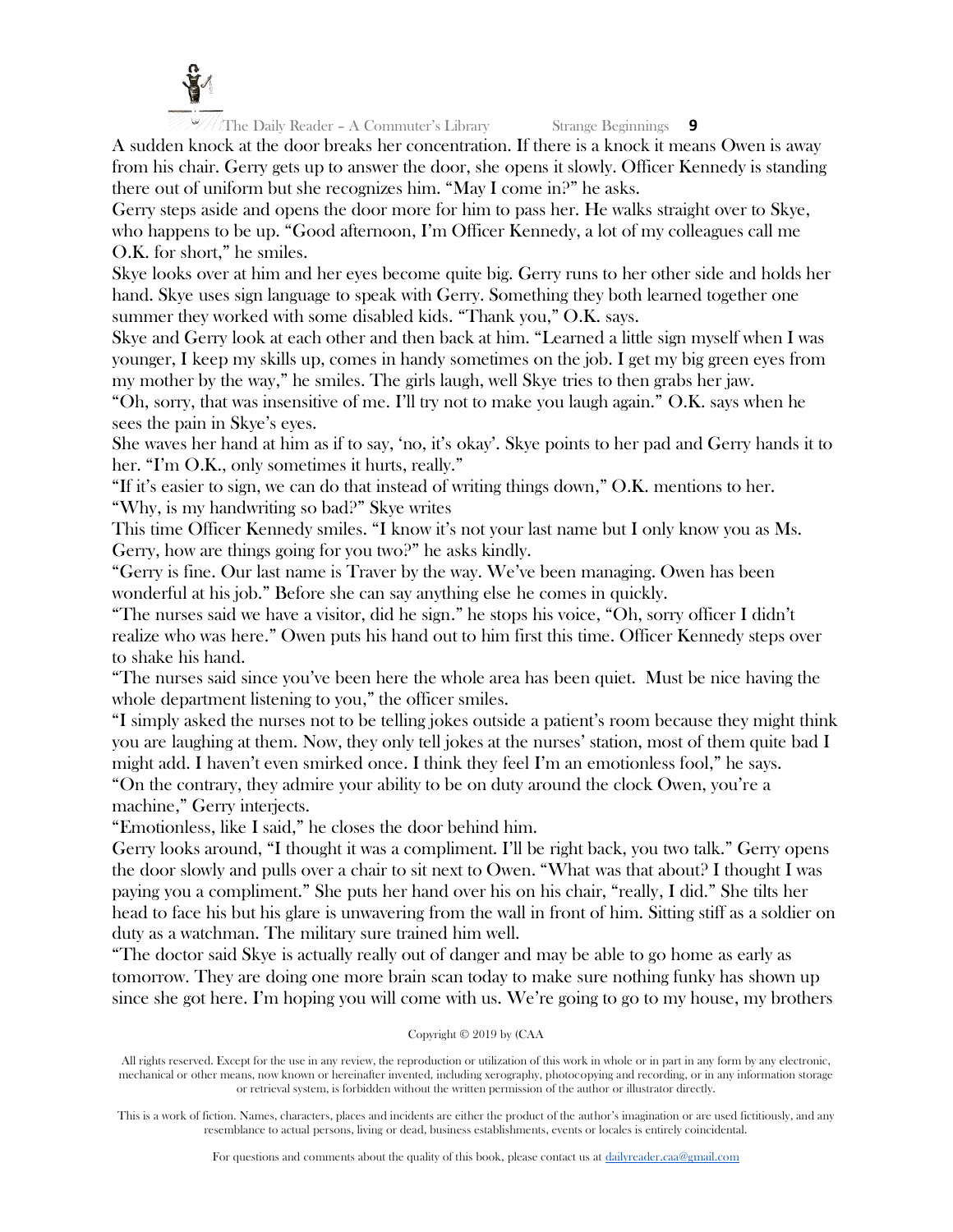

are coming in tomorrow; they both couldn't get away until then. Owen, talk to me, the silence is killing me," she pleads

"Do you need a guard at your house Ger? Why else would you need me? I do have a job you know," his voice sounding somewhere between about to crack and angry.

"I want you there Owen. You give me strength. Skye has agreed to move in with me also, and my brothers are going to be moving her stuff in by the weekend. Jeremy, the oldest as you know, he is bringing a guy he knows to be a big time lawyer and is going to review Skye's case while he is here. The new one and the old one. There is going to be a lot of jumbling around, and I'm going to need a sounding board, I choose you for that job but if you don't want to, .." she lets her voice drag on. She moves the chair back and heads back into the room.

Skye and Officer Kennedy are laughing and having a good time. "Ah, Gerry. Skye tells me she is moving in with you. Great idea if you ask me. She also tells me you have a brother coming in to take on the case. Under so much pain meds, Mr. Peter dumbass spilled the beans and confessed to all of what he had done to Skye from his hospital bed. I think he was trying to claim a victim status. I'm also sure their lawyer will try and say it was a medicinally induced confession, but after seeing the list of his injuries, he has no fight left in him. Besides, the video tapes are pretty damning. That sister of his is quite a piece of work. She not only watched during the events but afterwards she enhanced the videos to make some parts even clearer." He looks at both women to see if he overstepped with his remarks.

Gerry is looking stunned at the moment. Skye takes her pad of paper, "How much damage did I do?" her face looking nervous.

"He isn't going to die from the wounds, although he may die of embarrassment if he ever has to explain why he has a scar that looks like he had many, many stitches. I'm no doctor, but I'm not sure he will be reproducing any time soon. Nor do I believe he will have a simple time with any bodily function in that area hereafter. Especially where he is going. Prosecuting attorney is looking for maximum sentence in a maximum-security facility. As for the sister? For being the one who planned them, then assisted in this last one, being caught stealing, I think she will get the book thrown at her as well. I believe she can get up to twenty-five years, but I'm not sure myself. I don't pay much attention to that side of things," his voice sounding very professional now. Skye frantically writes on her pad, "And how much time will I get? For maiming someone?" she asks with a tear running down her cheek.

"0!! Tell her Officer! 0 Right!!" Gerry's voice is quite agitated now and a bit loud, Owen rushes in "What's going on in here? Why are you upsetting them?" he lunges forward to grab the pad to see what Skye has asked.

"Why is she serving any time at all?" His voice booming now.

Officer Kennedy holds up both hands to show surrender, "Whoa, slow down everyone. No one said you're being charged with anything. This is a clear case of self-defense, you knew what was coming and you did all you could to prevent more damage to yourself. The whole precinct is talking about this. In fact, some of the women police officers have decided to start teaching selfdefense to high school girls and at the local colleges for girls, well women actually, who want to learn, for free, at the precinct. They decided that it will hopefully prevent date rapes as well. This

#### Copyright © 2019 by (CAA

All rights reserved. Except for the use in any review, the reproduction or utilization of this work in whole or in part in any form by any electronic, mechanical or other means, now known or hereinafter invented, including xerography, photocopying and recording, or in any information storage or retrieval system, is forbidden without the written permission of the author or illustrator directly.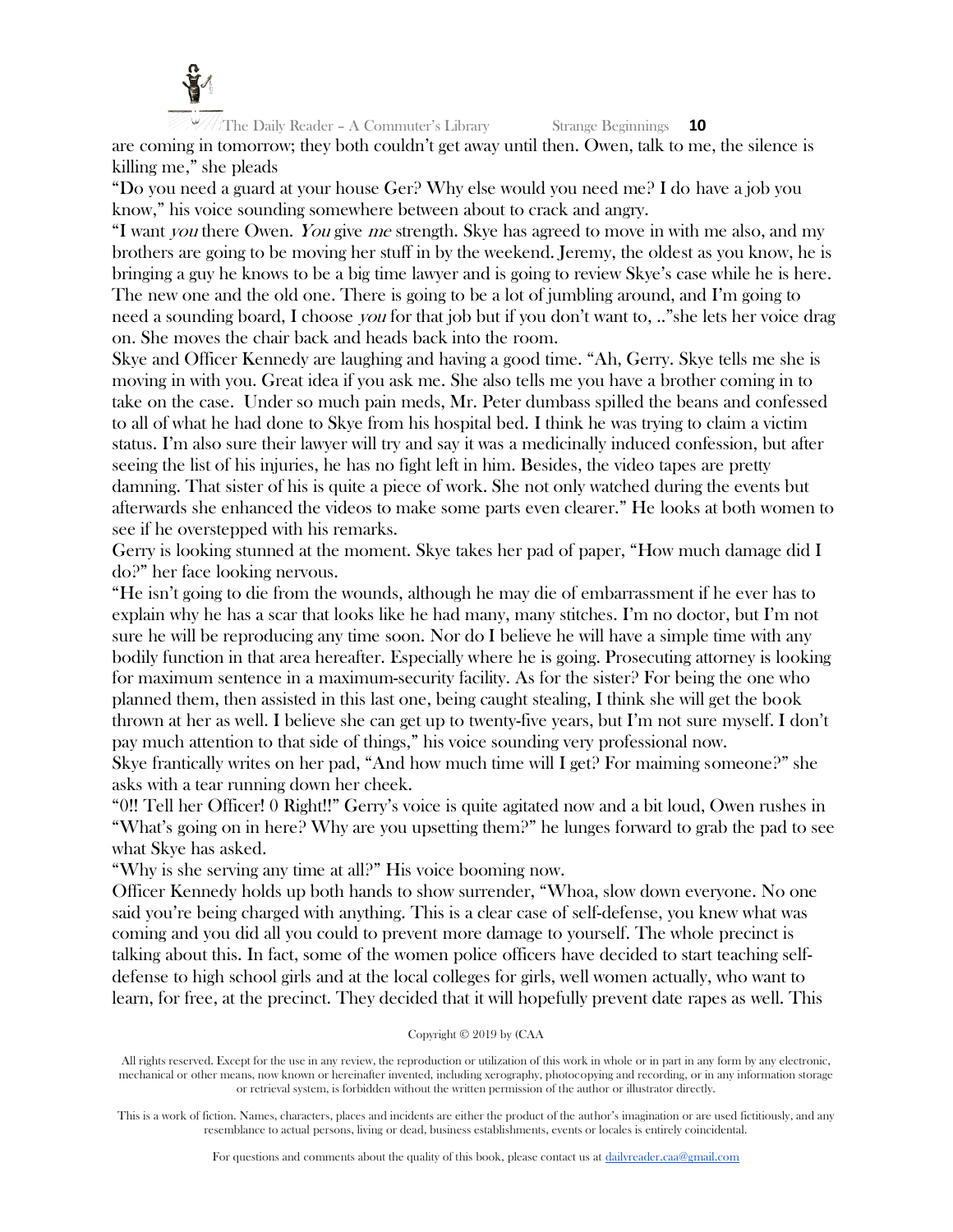

case has everyone buzzing, some even think you deserve a medal. So, no, no time is being served by anyone here. I can promise that much. Skye, I came because I wanted to check on you personally, that's why I'm not in uniform. This is a personal visit. Is that okay with you?" he asks looking around the room.

Owen sinks back down, Gerry watches as he visibly looks four inches shorter as he walks out of the room. She chases after him again, catching him before he leaves the room and pulls him to the other side of the room, she pulls the curtain behind her so they have a small amount of privacy. "What's doing? This doesn't seem to be like you Owen," she whispers?

Owen looks at Gerry, "Sorry, I overreacted is all. I shouldn't have been so overbearing over there. Kennedy must think I'm a fool that is over protective and under qualified. I should leave. Maybe you don't need my protection any more here. Now that the guy will be in jail," he says and tries to move around Gerry.

She grabs him one hand on each of his arms. "Owen, I said this before and I'll say this to you again, <sup>I</sup> need you, even if Skye doesn't. Sit down here and gather your thoughts. Kennedy is here right now and I think he wants to stay a while. Take a nap," she pushes him over to the empty bed. Owen watches her leave around the curtain. He hangs his head down and decides to rest on the bed like Gerry said, maybe it's all this sleeplessness that is getting to him, or maybe the proximity of Gerry and not being able to hold her all these days is killing him. Her words about needing him are floating in his head as he drifts off to sleep.

 $\sim\sim\sim$ 

Owen and Officer Kennedy are helping Skye and Gerry's brothers move all of Skye's belongings into Gerry's house. Who knew she had so much in a small apartment? Skye was given the job of checking and identifying all of her gems to make sure nothing was missing. That is the only good part, nothing is.

Gerry bought this house on a foreclosure, it's much more house than one person needs. She is happy to have Skye home and the two of them are rearranging every room to accommodate all of Skye's belongings and all of Gerry's as well as all of the items their brothers decided they needed, and bought, when they got here. Her brothers bought a display case for all of Skye's figurines, one that has a lock on the door and even an alarm if someone decides to break the glass. In a whirlwind transformation, some rooms are looking rather eclectic. Gerry is in a neighborhood of the city that has homes and not apartments. She is on the outskirts of the city, far enough away yet close enough for a great commute.

All day, doors are slamming, people are yelling to and at each other, but all in all, tempers are being kept down and each person is playing their part. Friend or family, everyone feels that they belong to this crazy mix of people. Even their lawyer is helping, although he is helping the girls differently than the other guys, but no one is caring. He has been holed up in on Gerry's bedroom because it's the only one with no transformation activity.

Skye and Gerry have been in the kitchen for the past hour and a half making dinner for all the hungry men in their life right now. They left notes stuck to places in each room as to what belongs

#### Copyright © 2019 by (CAA

All rights reserved. Except for the use in any review, the reproduction or utilization of this work in whole or in part in any form by any electronic, mechanical or other means, now known or hereinafter invented, including xerography, photocopying and recording, or in any information storage or retrieval system, is forbidden without the written permission of the author or illustrator directly.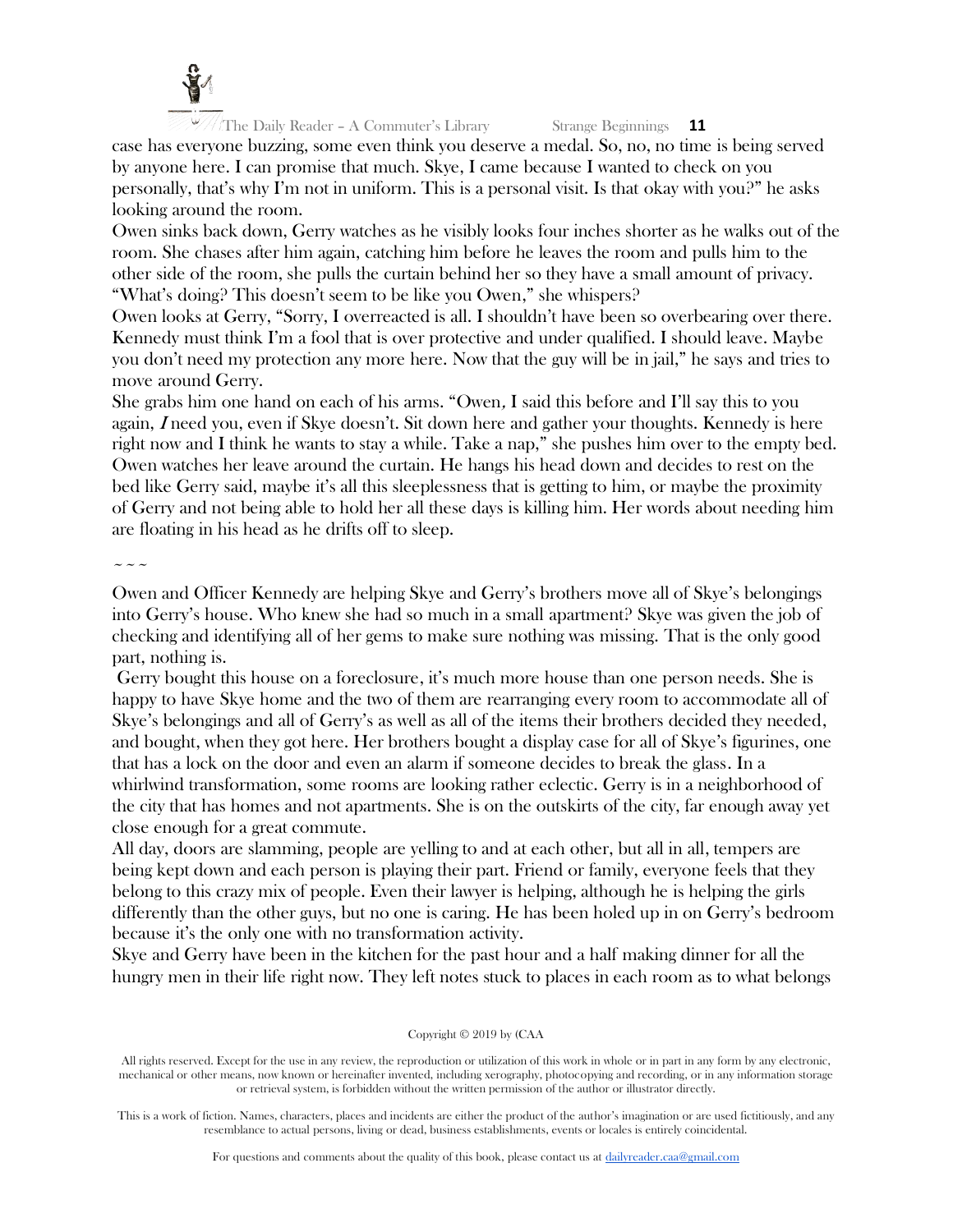

where. Hoping that the men folk can read and follow directions. If not, they know what they will be doing again tomorrow, the girls are pretty sure they are reading the notes.

Jeremey comes in the kitchen, "My friend finished going over your case Skye with the prosecuting attorney, either on video chat or on the phone, he is a young lawyer but he is a tiger, that is for sure. These two wackos won't get another day outside of their cell for many years to come, possibly their lifetime. The judge on the case is someone I know from when I used to live around here; his reputation is that of a no-nonsense guy and has little tolerance for any kind of abuse, and if it's done to an unsuspecting woman? Well, I almost pity your abuser, almost." He smirks. Jeremy wanted to bring the news to her personally instead of his friend. It's his job as the oldest to be taking charge now.

Skye smiles and laughs a little. Laughing has become easier, she has figured out a way to laugh because she has to. Everyone around her is always making her laugh, especially her new friend, Officer Kennedy. He spends all of his off-duty hours with her and she is loving the attention. She didn't think she would, but one of her brothers told her that maybe it's the right medicine. To be thought of as the queen she deserves to be.

The girls have two brothers older than them and two younger, they are a sandwich, their father used to call them the substance of the sandwich in order to put their brother's in their place. Skye misses her parents, they were taken from them too soon. First their mom, when Skye was only twenty-one and then their father, a year after her first attack. Better he never saw this, she thinks to herself.

Without realizing, Skye has stopped in her path and she has tears falling from her eyes uncontrollably. Ironically, Jeremy sees her first, he walks over and picks her up like a small child, he whistles to someone she can't see and he proceeds to carry her upstairs to her room. Once there, he puts her down slowly on her bed, sits with her for a moment and kisses the top of her head. "You are my hero little sweet pea. Small and mighty, Momma always said so. You remember?" she shakes her head into his chest, she can't stop crying now. "But even the mighty fall occasionally, it's okay to let go of some of that emotion you've held in for so many years. I know I'm not always the one to be the caregiver, in fact I usually run to get Benjamin, don't I? Not today, today you need your big, big brother, today you need someone to say how special you really are, you need someone to tell you that through all of this, you will shine. I love you sweet pea. I really do. I haven't said those words to you in years, I know, but I do," he holds on to her even harder than she is holding to him. The two of them cry together holding on so tight that they almost meld into each other.

The knock at the door helps them to release the hold on each other. "Mind if I cut in?" Kennedy asks. Jeremy releases his sister and stands up, kisses his sister on the forehead again and takes a deep breath before walking out.

Officer Kennedy watches as it registers in Skye's eyes who is at the door. Once she takes him in, she starts to cry again and he is right by her side. He holds her in both of his arms and she buries her head into his chest and starts all over again. This is the first time she has had a chance to let her emotions take over. He quietly holds her and rubs her head gently. He kisses the top of her

#### Copyright © 2019 by (CAA

All rights reserved. Except for the use in any review, the reproduction or utilization of this work in whole or in part in any form by any electronic, mechanical or other means, now known or hereinafter invented, including xerography, photocopying and recording, or in any information storage or retrieval system, is forbidden without the written permission of the author or illustrator directly.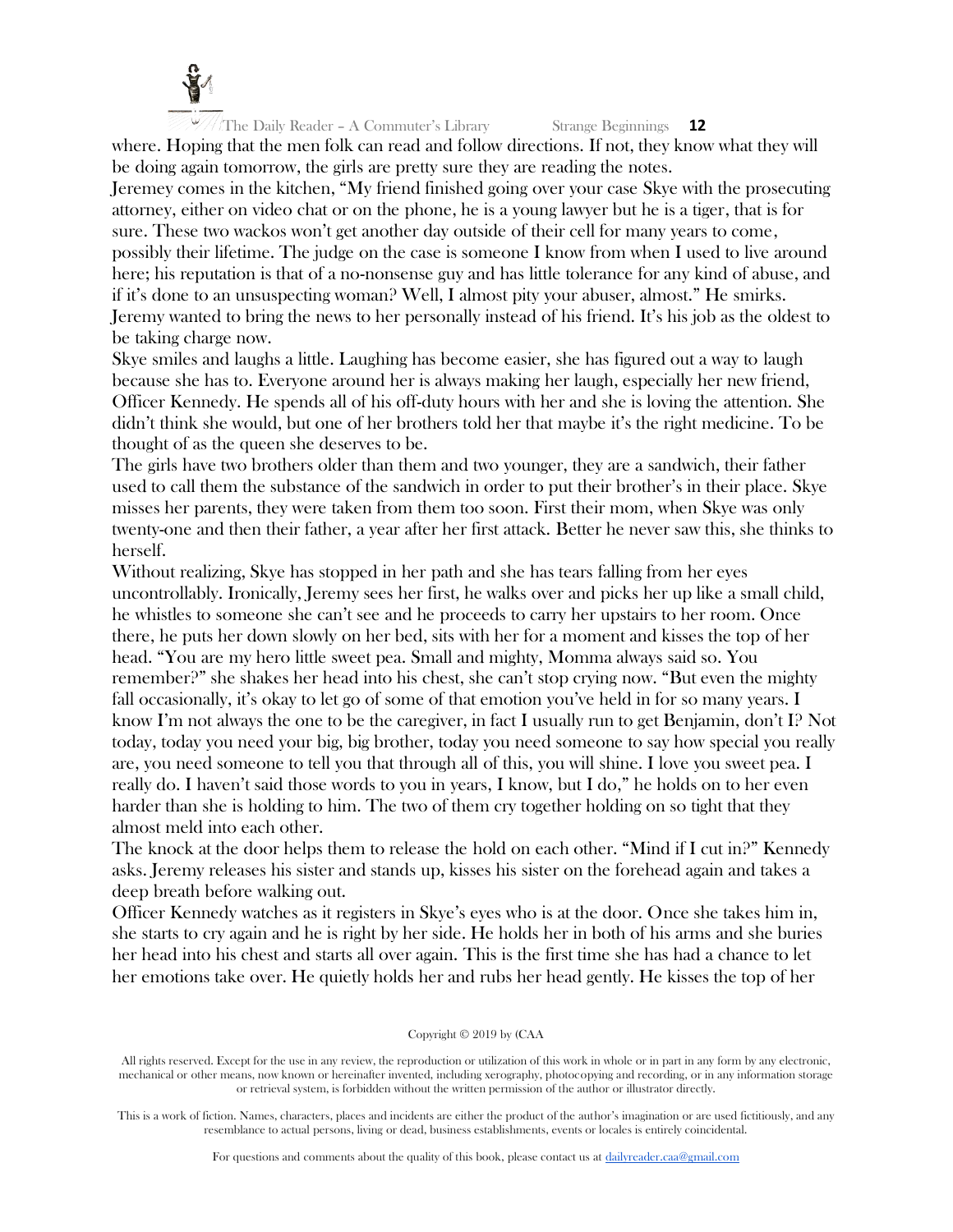

The Daily Reader – A Commuter's Library Strange Beginnings **13** head and she crawls into his lap and again buries her head into his neck this time and let's herself

run dry. His arms are around her back, he says nothing. He waits. Jeremy comes down the stairs and everyone watches him, the lawyer friend runs to his side for comfort, they've been friends since college, and closer than that for the past year. Gerry watches from the kitchen door. All the brothers are in a huddle now. It's hard for Jeremy to see Skye hurt, she has always been his favorite toy, that's what he has always said, even though she is almost twenty-six now. Seeing her brothers give each other support is a great thing. Her youngest brother told Gerry he is missing a college exam right now but called his professor and explained the situation, he said to come back when he is ready and he will give a new exam to him then. They came through in the end, her brothers. Gerry knew they would, each one more devastated than the next, when they heard the news. Jeremy was the first she called and it was also the longest call. He needed to know all the details from beginning to end. She told him most of them, enough that he knows what happened without the finer details that Kennedy or Owen know.

Gerry clears her throat, "Dinner will be ready in five minutes, any of you nuts know how to set a table anymore?" she tries to joke. They peel off each other one by one, two of them head over to the kitchen and start pulling out dishes, silverware any everything else necessary.

"I'll go get Skye," Owen says softly. He takes the steps two at a time because it's easy for him to do it that way having long legs, he doesn't like walking up Gerry's steps they are short in height as well as depth so two at a time makes it more bearable.

He knocks at the doorframe, there is silence in the room; he can see Kennedy holding Skye. "Dinner in five my love, you promised me a milkshake with your machine if I hook it up properly," he tries to lighten the mood. "Therefore, you know that was the first thing I did." Skye looks up, her tear streaked cheeks about do him in. "I only have chocolate ice cream," she tries to smile. She knows Owen loves vanilla.

"I'll manage," he smiles. "Staying for dinner Kennedy? You sure worked hard enough today," Owen smiles.

"Sure, give us a minute, okay?" he says slowly to Owen. Owen nods and walks away.

"I've never become involved with someone in this way. I've never wanted to. I've seen many women in my line of work, but you, my friend, are special in more ways than I can count. I'm sorry for being blunt, but that's my nature, any chance we can make a go of there being an us?" Kennedy looks into Skye's eyes, he only sees how blue they are and not how swollen they are. Sheer beauty to him.

Skye considers Kennedy's words. She looks into his eyes, he wants her. There is a man in the room with her who wants her for herself, he has certainly seen her at her worst ever and now he asks this question? She is part scared and part excited, "We certainly can try." She says still talking through her wired jaw.

She starts to slide off of his lap and he stops her as she stands up on the floor. "Thank you." His eyes looking right at hers, Skye feels her knees go a little weak. She smiles at him the best she can right now. He stands and takes her hand so they can go downstairs together.

With everyone at the table, food is served, there is a knock at the door, "I'll get that," Gerry calls to everyone. She pulls open the door and sees Jett, she hasn't seen him since the day before

#### Copyright © 2019 by (CAA

All rights reserved. Except for the use in any review, the reproduction or utilization of this work in whole or in part in any form by any electronic, mechanical or other means, now known or hereinafter invented, including xerography, photocopying and recording, or in any information storage or retrieval system, is forbidden without the written permission of the author or illustrator directly.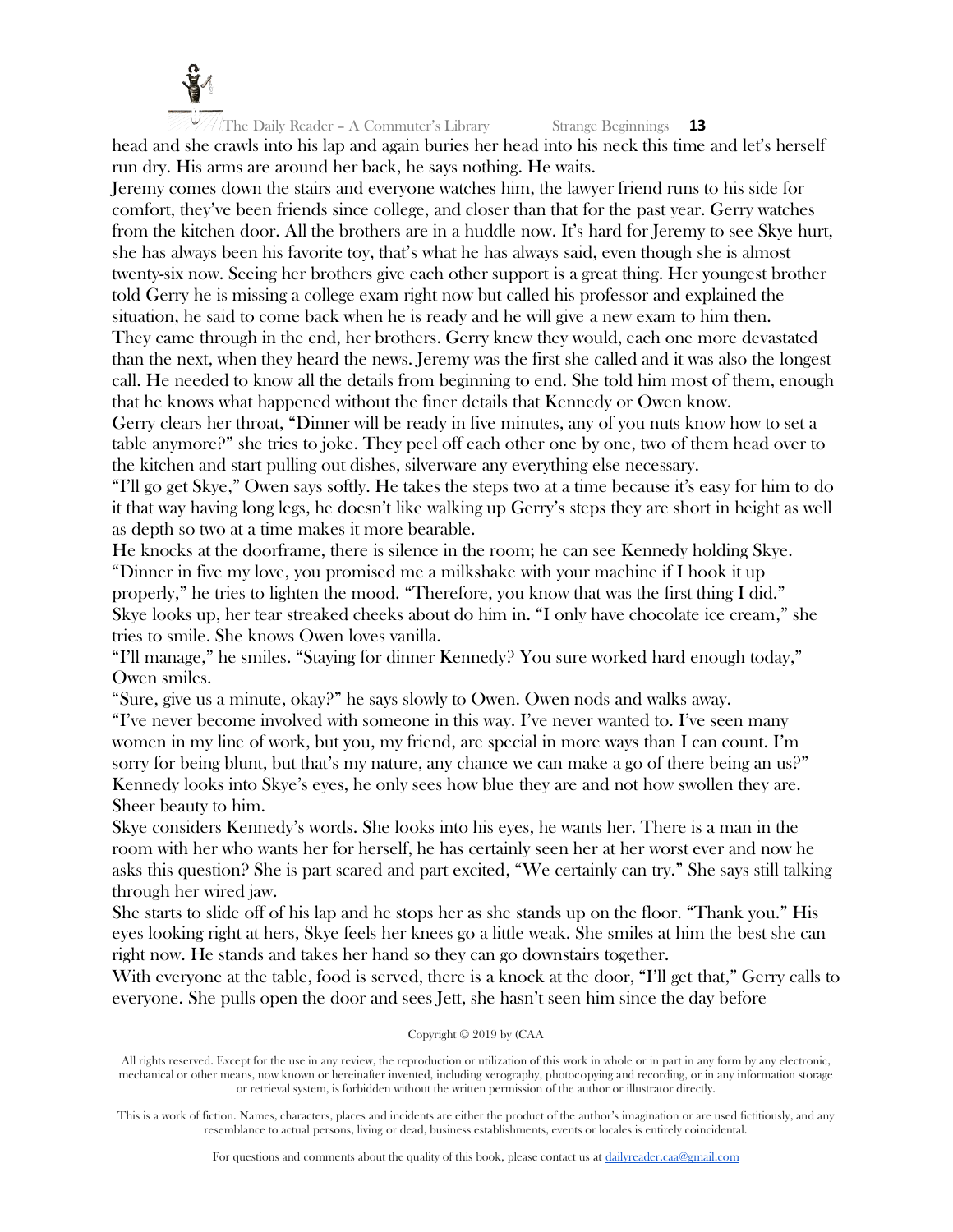

everything happened. Belle is standing next to him, so she assumes. Her emotional mind wants to grab him and say hello but her rational brain says it's not nice right now. So, she doesn't move at all for a moment. She simply grips the door tighter.

Then, Jett grabs her and picks her up, he puts her down slowly and holds on a moment. "I'm sorry I haven't come sooner. I've been busy." He pushes away and looks into her eyes, "hate me?" he asks longingly.

Gerry smiles, "never," she says softly.

"This is Belle, Belle, Gerry," he says quickly.

Belle jumps at the chance to push him out of the way and hug Gerry. She whispers in her ear, "Thank you for pushing him." She pats Gerry's back and Gerry returns the gesture. She smiles as she parts from Belle. "Boys set the table for two more!!" she calls into the house.

Belle and Jett follow Gerry into the dining room. Jett proceeds to introduce Belle to everyone and Owen twitches a little in his seat, Gerry notices this and she is pretty sure no one else did. She stands behind Owen and puts her hands on his shoulders to hold him steady. "Belle, I hope you like simple food, it's all I know how to cook," she smiles.

"Oh my god you cook too?! You'll have to teach me. My mother used to tell me I could burn boiling water." The crowd laughs and the tension has officially been broken. Gerry squeezes Owen's shoulders a bit more and walks into the kitchen to bring out all the food. With only one more dish to serve, Gerry hears a chair fall backwards in the other room. Most likely Jett's, he does that when he gets up to fast.

"Oh my! I forgot that I have ice cream for shakes in this bag. I heard Skye was serving her signature milk shakes, didn't want you to run out in the middle. I have chocolate, vanilla and extra creamy vanilla for the man who came through for me. I owe you big time Owen. Thanks for all you did for the girls, it means a lot to me." He picks up his glass of water as if to toast Owen. Owen nods and everyone around him pats him on the back. Skye gets up to take the bag from Jett and kisses Owen on the cheek as she passes him towards the kitchen.

"Did you hear what Jett said?" She signs to Gerry before she puts away the ice cream.

"Yes, I did. We all owe Owen a lot of gratitude. I, for one, intend on giving it to him privately," she grins at her sister.

"About damn time," Skye tries to say with her voice as she puts the ice cream away.

Gerry runs over to hold her. "This is going to be a lot of fun, the two of us here in this big house." Gerry grabs the last salad dish and heads for the dining room. Skye follows.

But before she sits down Skye holds up her glass and says in her best voice possible, "To family, to Momma, to Daddy and most of all to our newly acquired extended family members." She eyes Owen, Kennedy and Belle giving each of them a lift of her cup.

"Here, here!!" everyone says in unison.

~~~

The first month having her mouth wired had been hard, now going towards the end of the second and she is ready to kill someone. Skye luckily doesn't have to talk to anyone for work, she can do all her communication through e-mails and texting. Although, when Kennedy comes over, she

Copyright © 2019 by (CAA

All rights reserved. Except for the use in any review, the reproduction or utilization of this work in whole or in part in any form by any electronic, mechanical or other means, now known or hereinafter invented, including xerography, photocopying and recording, or in any information storage or retrieval system, is forbidden without the written permission of the author or illustrator directly.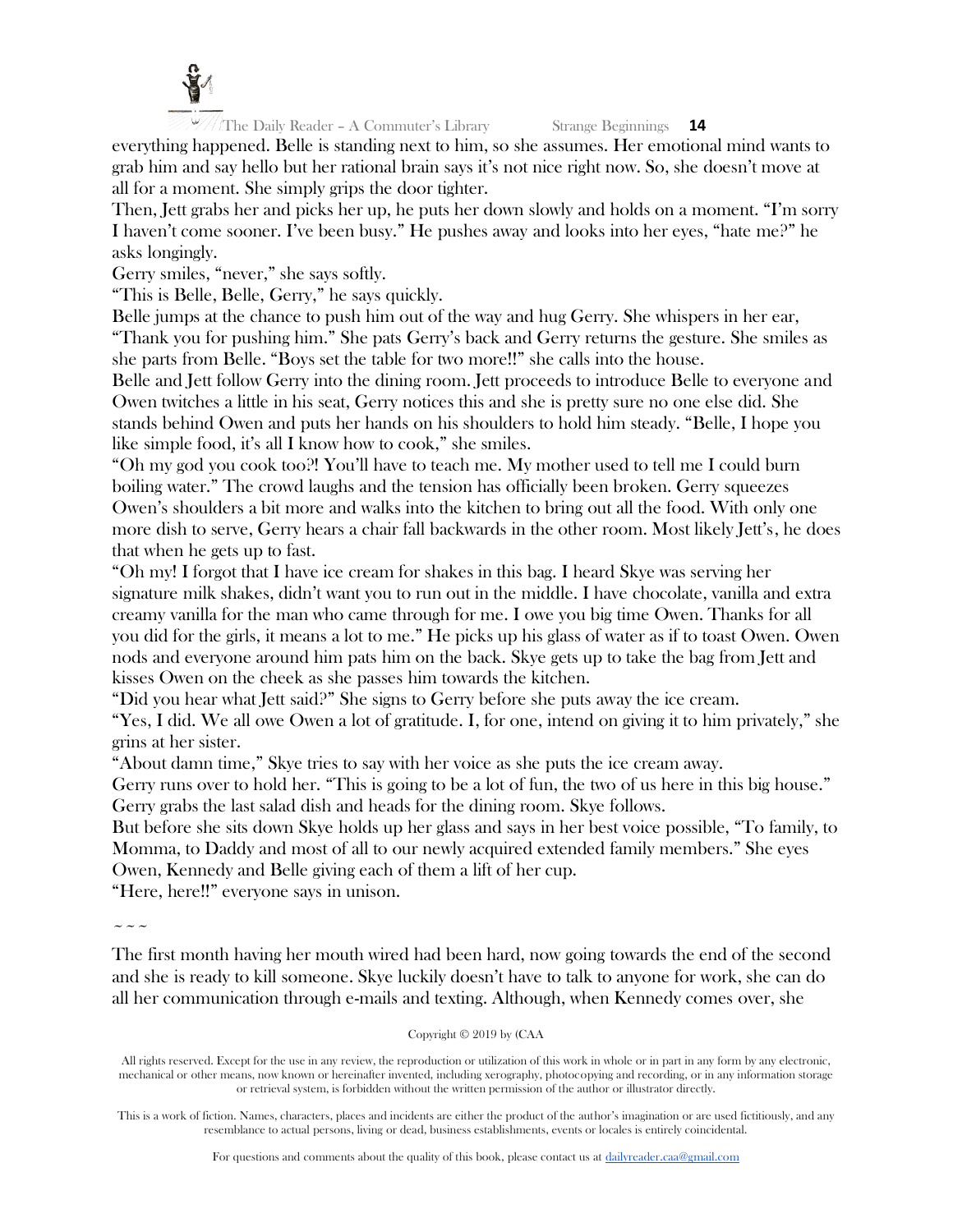

likes to try and use her voice, she misses hearing herself and saves her voice up for him each time she sees him. He has been a big help in her making connections with some people about her artwork. As usual, some like the pieces more than others.

Lately, she has been doing a lot more writing than artwork, trying her voice out in prose instead of in paint and putty. She has also been writing in a blog about self-defense methods taught to her by her father. They are a bit untraditional, but thankfully, when the moment hit, Daddy's advice worked. Twice. This has become a fast-growing success. She never knew she had so much to say, but each time she writes something she gets more and more followers.

One of the female officers that works with Kennedy set her up with this. They scrutinize who is following, each one verified to be female so that they don't have any predators watching the site. Skye feels good that she might be helping someone out, somewhere out in her own community or beyond. She is not sure how they do the verifications, but that is not her job so she doesn't ask too many questions.

Kennedy is expected to come over in about an hour, Skye decides to go upstairs and shower. Gerry built an office in her basement, she has a separate door down there for clients to come, if necessary, or she meets them in their place of business. It has been working out great. She and Skye are living separate lives together. She has her space, Skye has her own as well. The basement has essentially been divided into two sides. Only one is directly accessible to the house; that would be Skye's half. Gerry leaves out her front door some days for the fun of opening the door to her office from the outside.

The house, was originally a ranch, the owners that foreclosed had built a fantastic second floor, and like most ranch houses, this one has a huge basement. Gerry had a two-room office built, with both rooms having windows, one for her and one for her secretary/waiting room. The dividing wall between her and Skye is equipped with an emergency door that can open from either side. When they both 'get home' from work, dinner is made together if Skye is not going out with Kennedy. Sometimes he comes by and does the cooking for both of them. The only thing missing is Owen. Gerry has not been able to communicate with him how she feels. She thinks he feels the same way, but if she broaches the subject of anything relationship wise, the subject is changed, or he finds a reason to leave. So, lately she has waited for him to contact her, and it's not working. She hasn't heard from him in four days and its making her completely mad.

Jett and Belle are practically living together since she moved to their area, Owen has to see that she is no longer attached to Jett. Skye is no longer in danger, especially with Kennedy in her life. Her brothers all call now at least once a week, each of them a different day to talk to both of them. It is not that her life is not full, it's that, it's not fulfilled.

 $\sim$   $\sim$   $\sim$ 

"Skye? It's Kennedy," he says.

"I know who it is by your number silly. What's up?" Skye still is only using her voice with Kennedy, well, and Gerry, it's easier in the house to simply talk.

"Your twelve weeks end tomorrow, don't they?" he asks.

"Yes, thank the good Lord, I will be free to yawn and scream as I like. Why?" she asks.

Copyright © 2019 by (CAA

All rights reserved. Except for the use in any review, the reproduction or utilization of this work in whole or in part in any form by any electronic, mechanical or other means, now known or hereinafter invented, including xerography, photocopying and recording, or in any information storage or retrieval system, is forbidden without the written permission of the author or illustrator directly.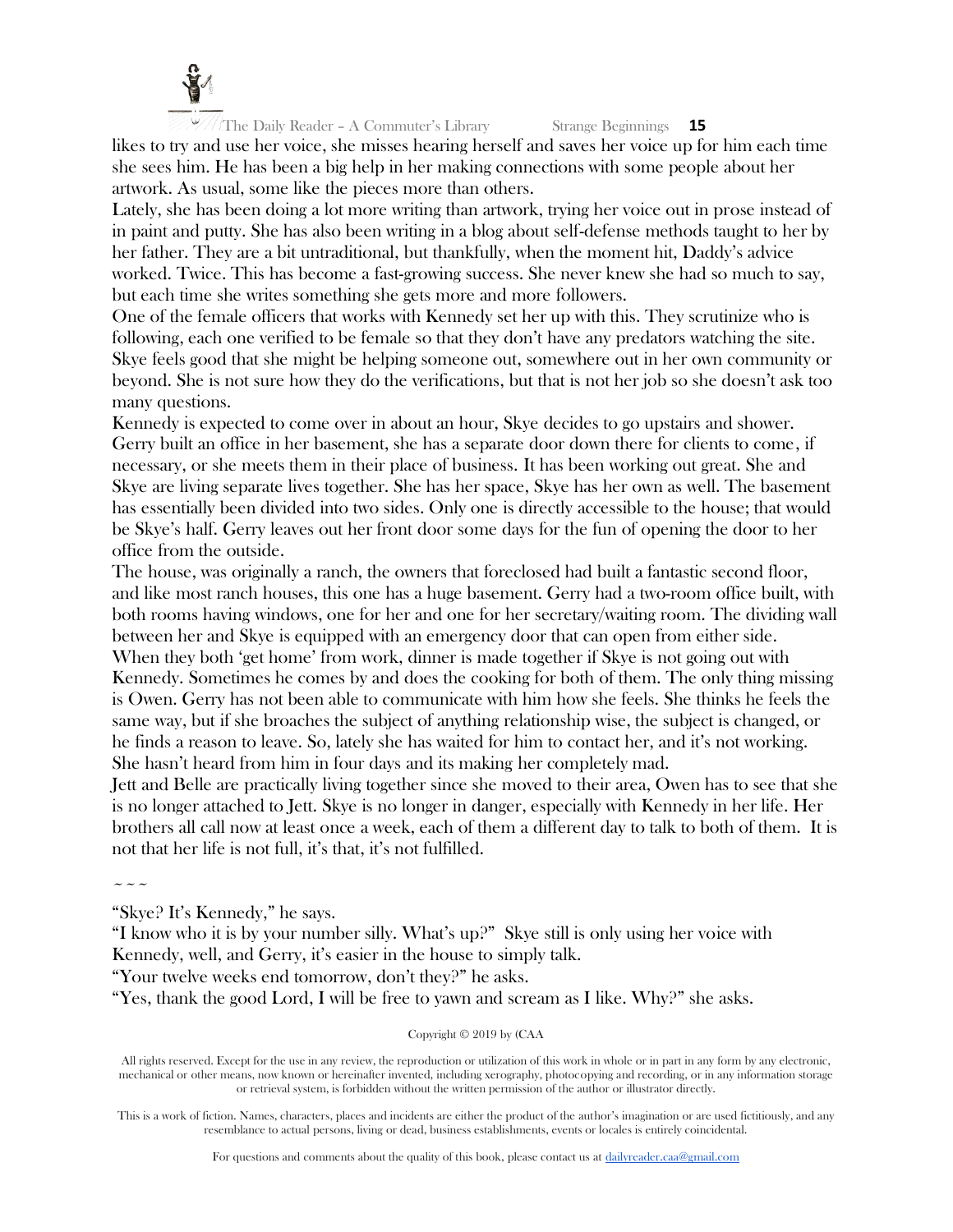

"Well, first of all, I'm sure you will have instructions and there won't be any yelling quit yet and maybe no eating hard foods either, but that aside, I was wondering if I could be the one to take you to the doctor for this? Cheesy huh?" he asks in a shy voice.

"I love cheese," Skye smiles into the phone and gives her sister a thumbs up. Gerry looks over at her and smiles, she knows that thumb only means something to do with Kennedy.

"Great, I'll pick you up at 9:00 sharp, will that give us enough time to get there?" he asks. "Sure 9:00 will be fine. See you then." Skye hangs up and turns to Gerry, "You're off the hook, Kennedy offered to pick me up, actually, he asked me if it was okay for him to take me tomorrow," she smiles at her sister.

Gerry looks over at her and tries to smile. She is really happy for her sister that out of the worst tragedy since the death of their parents, Skye has come away with a terrific guy who will most likely take her away from this house to have a house and possibly a family of their own soon. Gerry is thrilled, and at the same time, sad. Jett and Belle are about the cutest couple ever and it surprises her every time she sees them how much more extraverted Belle has made Jett. The two of them are always headed to this activity or that. He tells her about everything, all the time.

She knows he is not trying to rub anything in her face but it digs a little harder each time. The only time she has seen Owen is when it's a big group. With Skye going out tomorrow morning, this is going to end. She says to herself. Gerry grabs her phone and sends Owen a quick text, "must have you here at the house by 9:15 tom sharp. Can't explain now, be here!!!!" she clicks send and hopes for the best.

Owen is pacing after receiving the text from Gerry a few minutes ago. "What could be wrong now? Did Skye's appointment not go well? Isn't it tomorrow? Did they hear from the lawyer? Damn it I can't bear anything else happening to them!!!" he shouts has he puts his fist through the nearby wall. Taking a step back to see what he has done, he slumps into his office chair. The past couple of months have been a drain on him. Every time he sees Gerry his heart beats a little faster but he is so afraid to move forward, so afraid to offend Jett. He doesn't want anyone to think he has been standing around waiting for them to break up.

He has been falling for Gerry almost since they met. When he found out Jett beat him to her, he was crushed. Jett is the better looking one, has a more lucrative job and certainly knows her better, what right does he have assuming he knows anything more than her favorite hot chocolate from the café on Mulberry Avenue. He knows the colors she looks best in and makes sure to compliment her when he sees her in them. He can feel when she is agitated and remembers not sleeping the night Skye was hurt. How can he tell her that? Sure, she says she needs him, but we all say that about our friends, don't we?

The knock at the door startles him back into reality. "Come in," he says in a low voice. Jett walks in wearing a grin as wide as the Atlantic Ocean. "Did I hear another pound into the wall before I came in?" he asks.

Owen lifts his eyes to the newest hole in the wall. Good thing he owns this office building. "Owen, you have to get out of this funk. Ever since Skye was hurt you've been walking around here like it happened to your own sister."

#### Copyright © 2019 by (CAA

All rights reserved. Except for the use in any review, the reproduction or utilization of this work in whole or in part in any form by any electronic, mechanical or other means, now known or hereinafter invented, including xerography, photocopying and recording, or in any information storage or retrieval system, is forbidden without the written permission of the author or illustrator directly.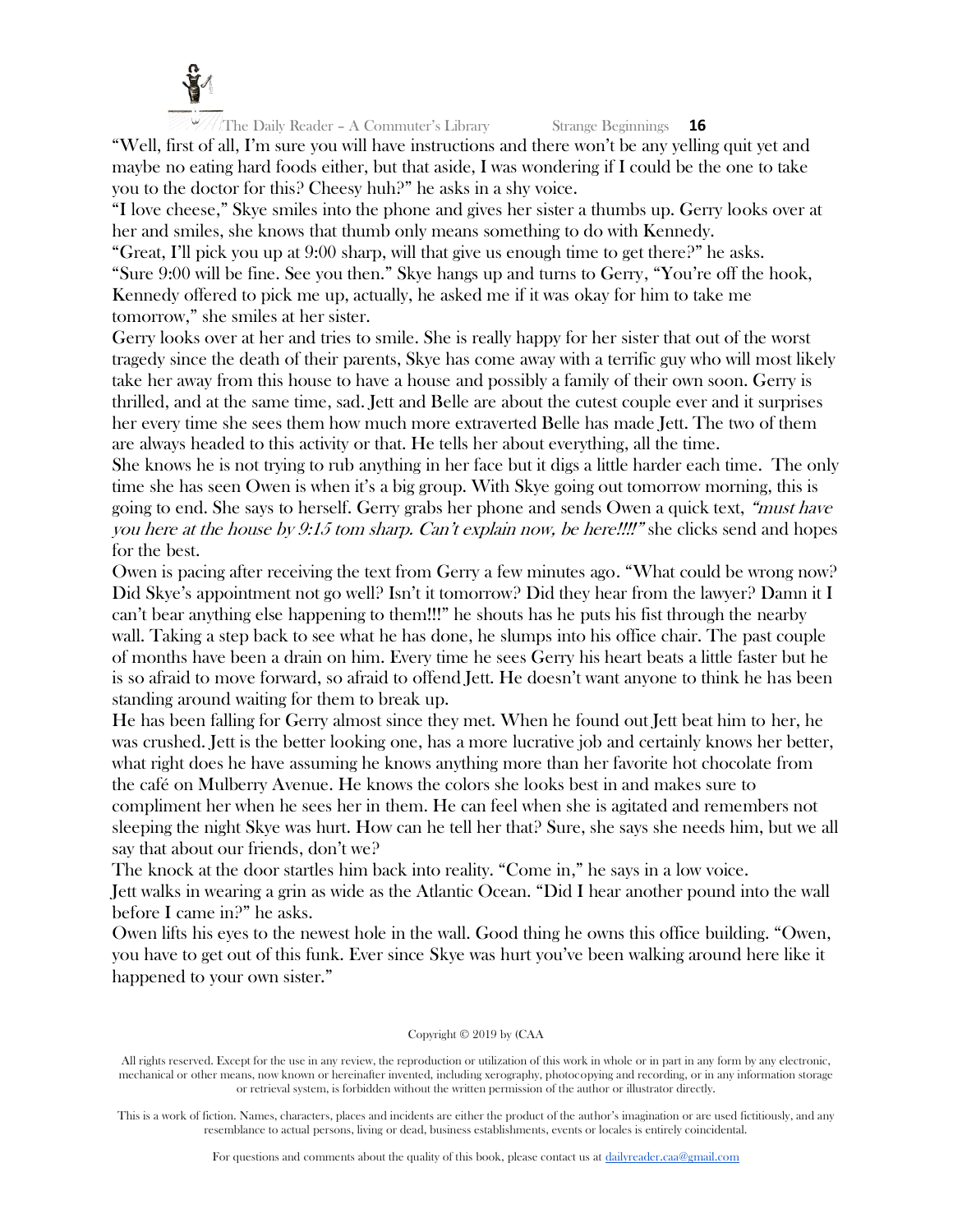

Before Jett says another word, Owen blurts out, "It did Damn you!" Realizing what he said, he slumps down even further into his chair, if that was possible and turns his chair to face the wall. Jett closes the door to the office and sits in the chair in front of his old friend. "Daisy was injured in a car accident you said," Jett mentions this remembering her facial scars looking like that of a car accident so he accepted it as truth.

"She was running away to the hospital or the police when the crash happened. I told her I didn't have time to come down pick her up because of a bad date. She was only eighteen when it happened, remember?" he says in a low voice almost inaudible.

"Yeah, I remember we were in graduate school then, I drove you home because you couldn't bear to be behind the wheel. When did you find out the truth?" he asks.

"Daisy told me in the hospital, she had only told the doctor when our parents were not in the room. They found the guy because he was someone she knew and could tell them a name. It was actually someone I served with, who had met her at my own house. My own comrade, can you imagine? She was honored an older guy was interested in her, she told the police. He was released from service immediately without anything, no pension, dishonorable discharge takes it all away from you. Only served two years and got off for good behavior. When he got out of jail, he ran himself into a tree, couldn't take what he did. He sent me an apology the day he got out. Only Daisy and I know, my folks never learned of him or his actions. It's all in the past now, shouldn't be affecting me now, but my pain, is real as it was then so don't tell me it wasn't my sister okay? It was Skye for goodness sake! It should not have happened! I should have known, you don't understand!" He slams his hands down on his desk as he stands to pace.

Jett watches his friend for a moment before standing and doing something he thought he would never do in his life. This is what Gerry has always done for him, time to give back. He walks over to Owen and pulls him into a hug. Owen accepts him and they stand there for a moment or two, Jett absorbing the pain from his friend, until he feels Owen finally release his tension, then they part and go to sit down on the two chairs in front of Owen's desk.

"You're not responsible for what happens to all the women in our town or any other town for that matter. I know you saw all kinds of human destruction in service, involving women and children, and that's why Daisy's accident hit you so hard, but Owen, it's out of our control man." Jett is trying to get through to his friend but he sees by the look on Owen's face that he is talking to a wall. Owen is scratching his head, there is too much going on here. "I've known too many people that have gone through this kind of tragedy. Too many people hurt and it's beginning to weigh me down. I'm always around for the tragedies." He mumbles, hoping Jett doesn't hear him.

"Owen, you know this isn't my expertise. I used to call Gerry for this stuff. Speaking of which, why are you giving her such grief? All she wants is for you to be in her life," Jett finishes his sentence and Owen jumps on him.

"Gerry!! How the hell can you throw her name around like that!! You were dating her, you've been her best friend ever since we met her!! Telling me to call her is just…..well. Ahhh!!!" he stands to pace once again.

#### Copyright © 2019 by (CAA

All rights reserved. Except for the use in any review, the reproduction or utilization of this work in whole or in part in any form by any electronic, mechanical or other means, now known or hereinafter invented, including xerography, photocopying and recording, or in any information storage or retrieval system, is forbidden without the written permission of the author or illustrator directly.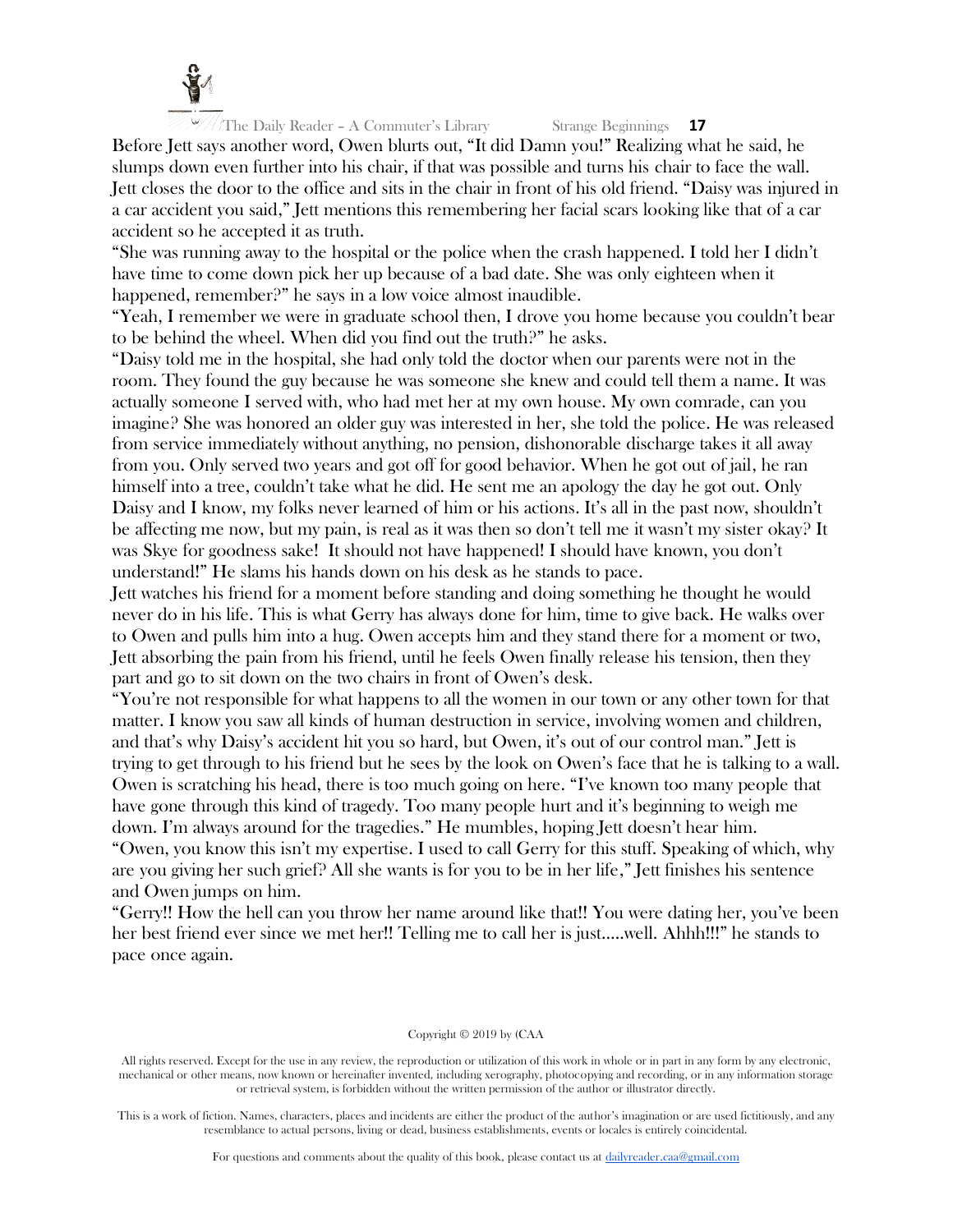

Jett watches his friend pace around the room, his steps are quick and purposeful as if he is trying to stomp out his anxiety one heel press at a time. He tries to think of what to say, what Gerry would say, he looks down at his phone.

"Don't you dare," Owen says dragging out the sound of the r. "I have to see her tomorrow, that is enough, I don't need you contacting her now and telling her what a pathetic mess I am." Owen barks at his friend.

"What do you mean you *have* to?" Jett asks.

Owen takes his phone out of his pocket and throws it to Jett. Jett looks down at the phone on his lap and picks it up, he checks Owen's messages and sees the one from Gerry, earlier today. "What's the big deal? She wants to see you? So, see her Owen. For the first time in a long time, see her for who she is. A beautiful woman, inside and out," Jett says very matter-of-factly. Owen stares at his friend. "What are you saying? You and Gerry were together, she is not a woman I should be looking at." Owen stands with his hands on his hips glaring at his friend now. "Owen, Gerry and I are the best of friends, we pushed that friendship too far for a while that's all. I still consider her my best friend and confidant, next to you, she is the only other one who knows me on the inside. Since Skye's accident we have remained that way. I'm with Belle now, you know that. In fact, I originally came here to tell you that I think Belle is going to be my last girlfriend. We're talking permanence Owen. Me! And permanent in the same sentence," he smiles at his friend.

Owen hears his friend speaking but his mind turned off as soon as he said Gerry was free. But there is no way Gerry is interested in him. "Jett, who would want to be with the man that disasters follow?" he asks. "Jett?"

Jett stares at his friend, he knows he missed the second half of what he said, if the two of them don't get together soon, this being in the middle thing, is going to kill him. "Owen did you hear what I said? I'm thinking of proposing to Belle! Me!! Mr. 'I don't know how to love anyone;. And what kind of bull crap are you talking about? Disasters don't follow you, you happen to be the only one I know who can come out smelling like roses all the time. There is always a positive that comes from each event. Even Daisy's accident – afterwards you poured your heart into studying so much that you graduated with honors and that's not nothing. Even Daisy found a purpose and she has been excelling ever since. Now that she has a real boyfriend she is complete. She tells us that all the time. He is the most understanding guy she could have found on the planet. That incident with an old college friend? She too found a way to dig herself out of her hole because you gave her that strength. Don't you see that?

When we were teens and that multi-car crash happened on school grounds, you didn't let anyone be sad about the loss of equipment, you decided to pull everyone together and get people involved in community service and the grounds became better than it ever was.

In service, you witnessed things no one should have seen, but you know what? You came back and decided to be part of an organization that prevents such things from happening in your neighborhood. You may have seen many tragedies, as you say, but each time you come out stronger, but all you see is the bad. Hell Owen, you're only thirty years old and you own two office buildings due to your own perseverance. Who does that? Half of this building is filled with

# Copyright © 2019 by (CAA

All rights reserved. Except for the use in any review, the reproduction or utilization of this work in whole or in part in any form by any electronic, mechanical or other means, now known or hereinafter invented, including xerography, photocopying and recording, or in any information storage or retrieval system, is forbidden without the written permission of the author or illustrator directly.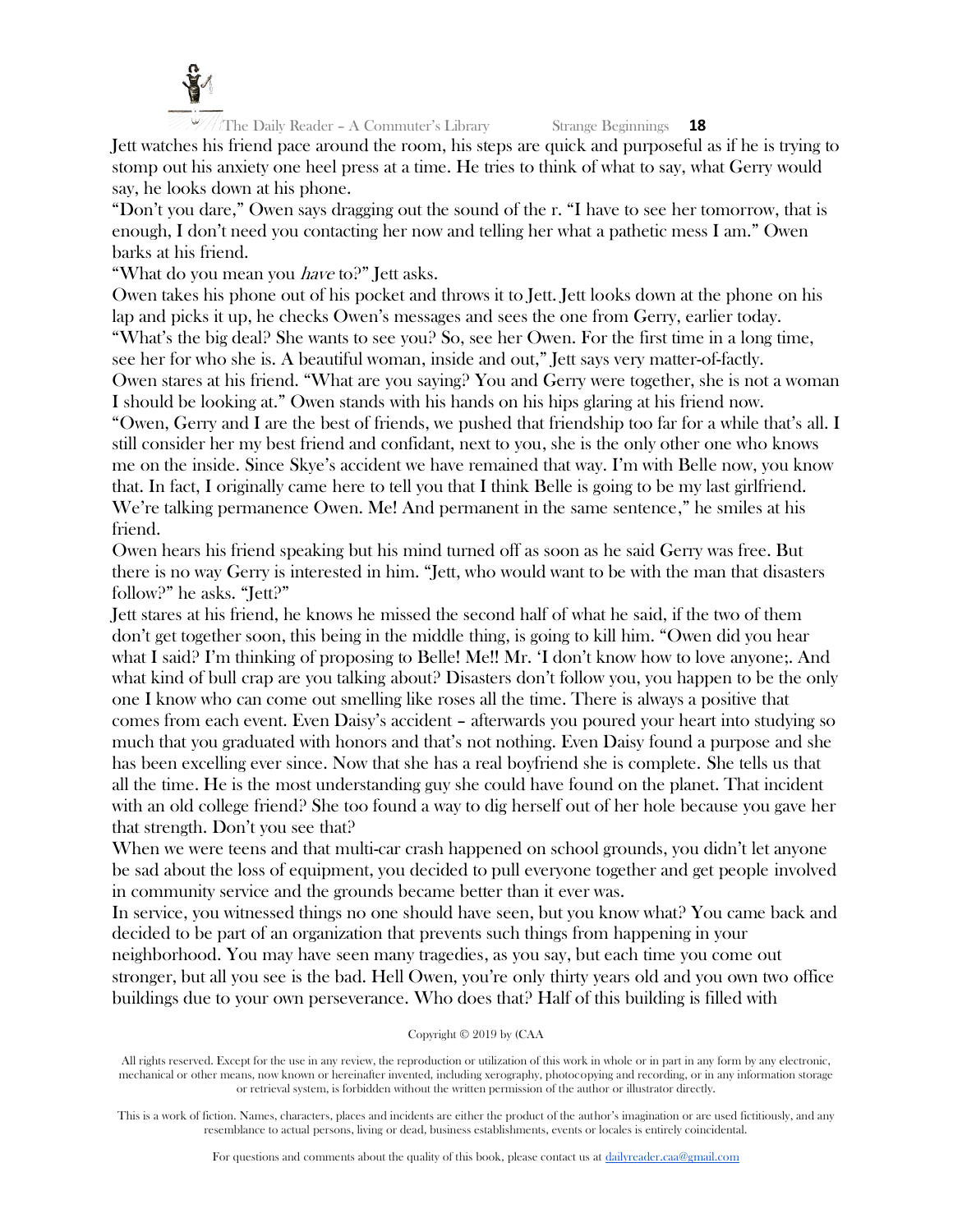

businesses that pay no rent, you only ask people to pay for their own utilities. When a business fails you don't even evict them, you help them find another place to put their energies. You may only see tragedy, but Owen, everyone else sees that everything you are involved in comes out smelling like roses not growing like weeds." Jett finishes in exasperation, he sits back in his chair and blows out a sigh.

Owen watches his friend sit there being frustrated with him. His mom always told him he sees the negative in every picture not the beauty of the finished photo. "You have a meeting today you shouldn't miss, it's a big client isn't it?" Owen says to Jett remembering something about a big client and a big push again.

Jett stands to go, he walks closer to his friend who is standing at the door, holding it open. He puts his hand on Owen's shoulder and nods before he walks out. "Jett, make sure to see Marco down at the diamond exchange, he is the only one I would trust. No one else, not even his partner. Remember that, only Marco," Owen calls to him.

Jett turns around and smiles. He knew Owen would know where to go, he smiles at him and waves over his head as he leaves the area and heads for the elevators.

 $\sim$   $\sim$   $\sim$   $\sim$ 

Kennedy picks up Skye for her appointment to the oral surgeon today they will undo her jaw, it's an outpatient procedure, they were told, and she will be good to go within an hour or so. His hands are shaking as he approaches their front door. The door swings open before he gets to the first knock.

"Kennedy, you had better be doing right by my sister or I'll kill you. Is that a threat? Yes, actually it is." Kennedy lifts his eyes to see Jeremey standing there in the doorframe, filling it out from frame to frame.

"Good morning to you too Jeremey, are you here alone or are your brothers here as well? I never did get a chance to get to know them last time you were all in town." Kennedy tries to play things soft, he knows how much the oldest brother protects the girls in the family. Even more so now. Jeremey's face softens a moment realizing he came off a bit strong. He takes a deep breath. "We, my partner and I, are both here on business, thank you for asking. He is still sleeping, he was in a meeting until 4:00am last night or this morning depending on how you see that time of day. But that is neither here nor there," he says as he crosses his arms across his chest.

"Jeremey!! Move out of the way!" Gerry yells at her brother.

He slowly steps aside and allows Kennedy to enter the home. "Sorry, apparently being a big brother gives you come whenever you want to, even unannounced at midnight status. And the let us take up two of your bedrooms status and have you make me some midnight dinner urgency. Should I go on?" She glares at her brother.

Today is supposed to be a great day, she is expecting Owen to show up in the next half an hour and she is so far from ready because she was up talking to her brother until the sun came up. "Kennedy? You're here already? Oh man, I'm late; give me five minutes, I'll be dressed. Promise." Skye smiles as much as she can to him and he returns the smile, completely ignoring

everyone else in the room. Gerry is smiling too. From this mess, came the best man around. Skye

# Copyright © 2019 by (CAA

All rights reserved. Except for the use in any review, the reproduction or utilization of this work in whole or in part in any form by any electronic, mechanical or other means, now known or hereinafter invented, including xerography, photocopying and recording, or in any information storage or retrieval system, is forbidden without the written permission of the author or illustrator directly.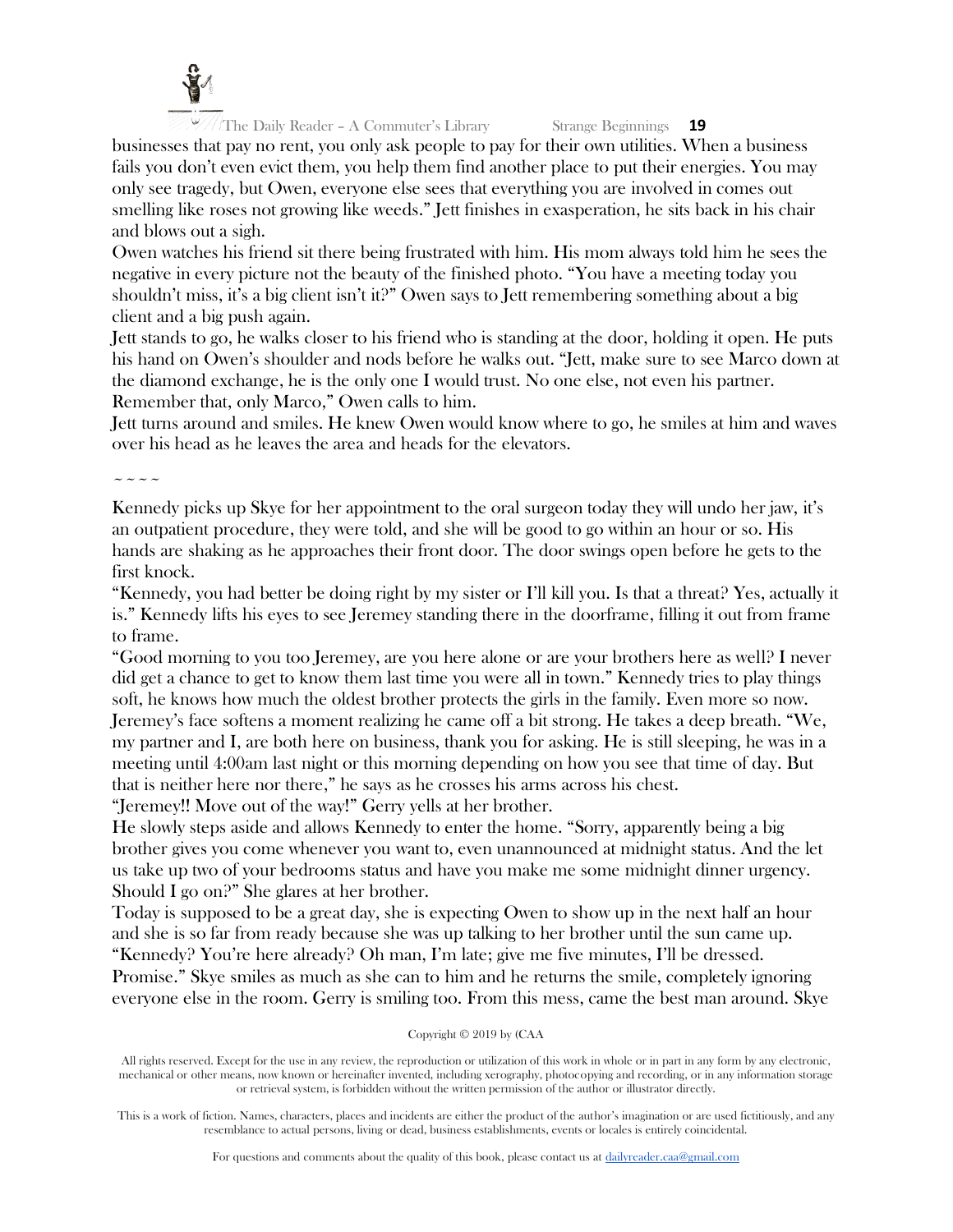

The Daily Reader – A Commuter's Library Strange Beginnings **20** has won the heart of one of the finest men she has ever met, she couldn't be happier for her sister. She hopes her brothers see Kennedy for who he is, wonderful.

With their ins and outs, plus their combined group of friends, the house has never been busier and this is the way Gerry likes her life, busy. When she bought the house she never anticipated how big a four-bedroom house is, living here by herself, has felt like living in a huge cavern, the basement used to echo before she finished her office, and now Skye's studio this past month. Now every room of the house has life.

Kennedy turns to see Gerry smiling and her brother growling. "Did he get his bone this morning or is he always this friendly?" he asks to Gerry. She begins to laugh and so does Kennedy. Jeremey storms out of the room, "I'm not done with you yet!" he calls over his shoulder as he bounces into the kitchen for some more coffee.

Skye comes running down the stairs signing as fast as she can, "Quick! Let's get out of here before he comes back, I heard the whole thing. Watch out the next one is moving upstairs Gerry. Good luck. Love you!" she grabs Kennedy's hand and pulls him out the front door before Jeremey has a chance to stop them.

"Did I hear a door close? Where is Kennedy? I wasn't done with him. Did he skip out? Scared of me huh?" Jeremy laughs with confidence.

Gerry laughs too, but not for the same reason. "Take yourself and your big ego upstairs and get your partner and yourself ready to leave. I have someone coming over in the next fifteen minutes, and no, I will not tell you who or why, it's none of your business. My plans did not include having anyone here today, so I advise you to get your collective asses in gear and leave. Don't come back until after 2:00 pm today. That should be enough time for me to do what I need to do. Now you have fourteen minutes, move!" she barks at him.

Jeremy takes two steps at a time and gets upstairs he quickly walks into his partner's room. Gerry hears a lot of movement going on so she heads upstairs too, to find the perfect outfit. First, she rummages through her closet, then she starts in the drawers, back to the closet. "Ah, here you are," she says to her favorite dress. It's soft, sophisticated and she believes it to be Owen's favorite color, he always compliments her when she wears this. She begins to smile as she pulls the dress over her head. A simple dress, can be worn for work or casual so her brother won't realize why she is wearing this, she hopes.

Everyone walks out of their rooms at the same time, Gerry begins to laugh. She checks her watch, "Five minutes boys, get a move on. Take breakfast to go please, it's already made." Her voice hopefully sounding more confident than her mind is right now.

Both of the men move quickly, each stops to give her a kiss on her forehead. "Have a good day," they say in unison.

Before she knows it, they are out the door, with only one minute to spare. She knows Owen will be exactly on time, she waits at the top of the stairs to gather her strength. Before she can assemble her thoughts there is a knock at the door. She tries not to run down the stairs but it is hard. Standing at the front door, she smooths down her dress with her hands, checks her hair in the mirror and slowly opens the door to see Owen standing there with deep concern on his face. She smiles to break the tension he is obviously feeling.

#### Copyright © 2019 by (CAA

All rights reserved. Except for the use in any review, the reproduction or utilization of this work in whole or in part in any form by any electronic, mechanical or other means, now known or hereinafter invented, including xerography, photocopying and recording, or in any information storage or retrieval system, is forbidden without the written permission of the author or illustrator directly.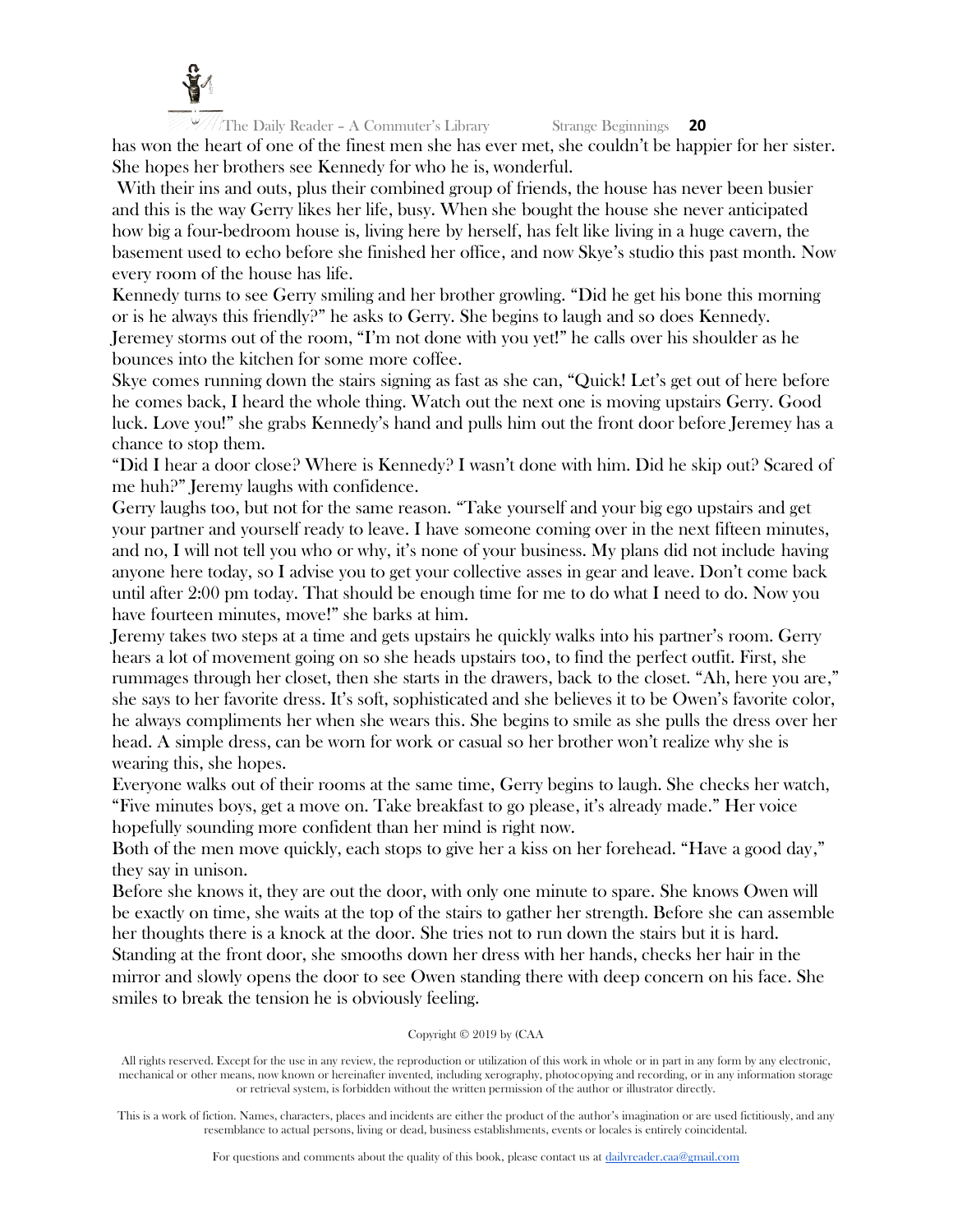

Her stomach is jumping, her heart pounding, her mind is racing. There are so many parts of her body that are moving right now she is surprised that she is still standing. Words aren't coming to her, she leans forward, reaches out and grabs his hand to gently pull him into her house. She guides him past her and closes the door all without letting go.

Owen sees Gerry in his favorite dress, it's simple and hugs her silhouette ever so gently. His mouth is watering, his hands clammy, his heart is beating every other beat. For a trained soldier who is supposed to be ready for any event at any time, he feels like a new recruit with no anticipatory senses at all.

Gerry reminds herself to stay with the plan. She and Skye were talking about this before their brother showed up last night. 'Stick to the plan' she says to her own mind again.

 $\sim$   $\sim$   $\sim$ 

Kennedy is so nervous he is happy to have his hands on the wheel to give himself something to cling to right now. He glances over at Skye who is a bundle of nerves, he needs to quickly find a conversation other than their destination.

"Do you always wear polka dots and stripes or is this just for show?" he jokingly asks noticing her outfit for the first time.

Skye glances down at herself in horror, "Oh my! I was in such a hurry I didn't notice. You must think me a fool Kennedy," she says nervously.

At the next building, Kennedy pulls in and parks, he gets out of the car and rummages through his trunk. When he comes back into the car he hands Skye one of his spare shirts he always keeps in the trunk, occupational hazard. Over the years of being an officer he has needed to use them many times.

Skye takes the shirt and pulls it on top of the one she is wearing, she inhales as she slides it over her face. It smells like Kennedy, warm, loving and comforting. This is what she feels every time she is with him. Her rational brain says it's too good to be true, no arresting officer falls for the plain girl with all the scars, but here he is, and here she is. These past couple of months have been filled with joy, not fear, and it's all because he is in her life.

On the road again, Kennedy says, "Skye, we have to get a couple things out in the open before we get there, you mind?" he says.

Skye stares at him, his voice sounds official and her stomach instantaneously goes into knots feeling as if he is going to break it off now, say he is finished with his duty now that she is better. A large tear rolls down her face before she can stop it.

Kennedy sees the tear and clears his throat, he realizes his voice may have sounded harsh. "You see, here is the deal," he starts, "I have a whole day planned for you and I, and I hope you don't mind. We are going to do what needs to be done first, then from there I have a few surprises. You think you will be up to a whole day with me?" his voice coming out nervously.

Relief spreads all over Skye and she nods in agreement because if she tries to talk she knows she will cry. Kennedy continues, "Oh, and one more thing, my name is Marshall. I sure would love to hear it be the first word you speak with an open mouth." He smiles at her, she returns the smile but turns her head to the window because right now their closeness feels too intense for her.

# Copyright © 2019 by (CAA

All rights reserved. Except for the use in any review, the reproduction or utilization of this work in whole or in part in any form by any electronic, mechanical or other means, now known or hereinafter invented, including xerography, photocopying and recording, or in any information storage or retrieval system, is forbidden without the written permission of the author or illustrator directly.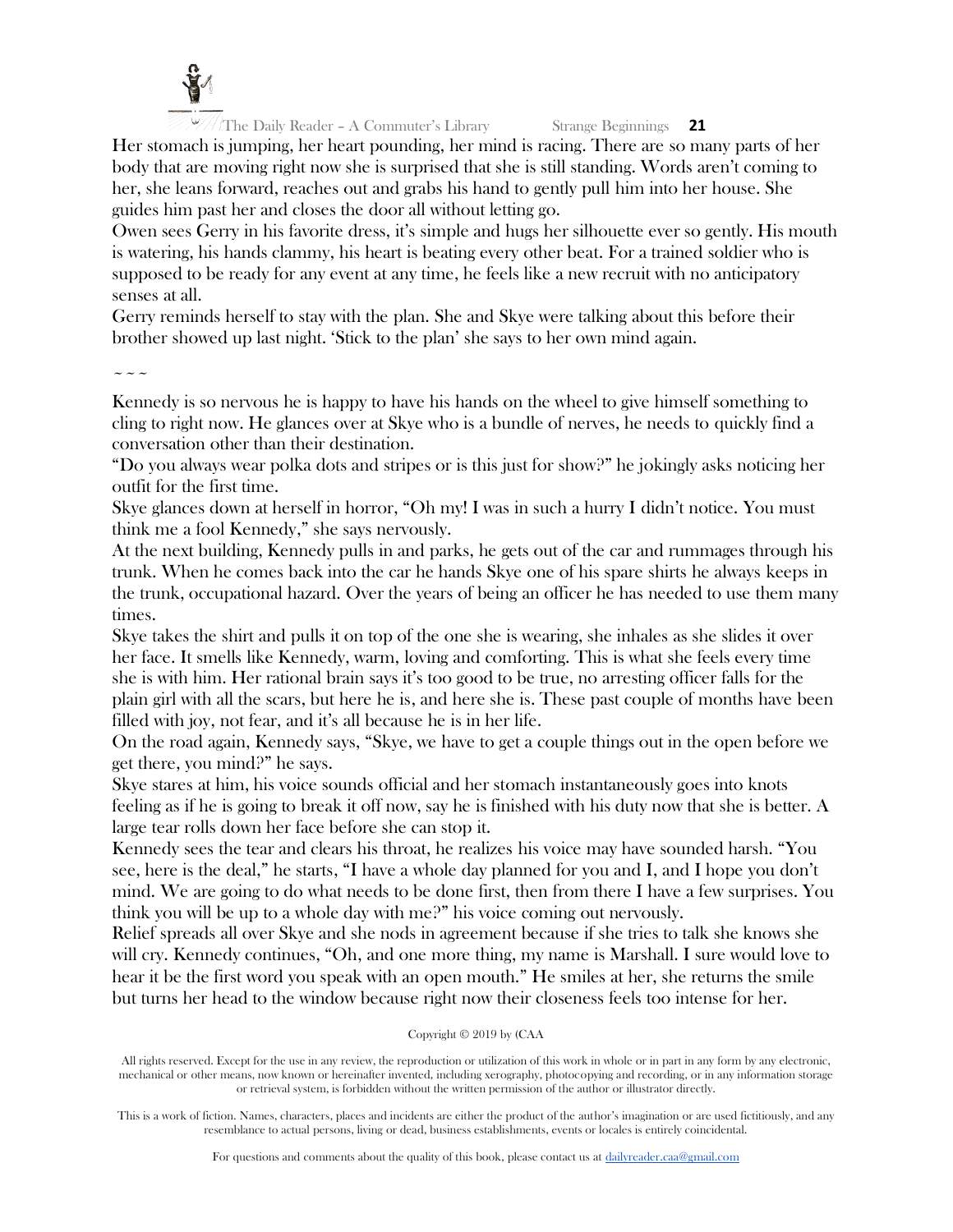

Arriving at the doctor's office, Marshall jumps out and opens the door for Skye, her eyes melt into him. She is nervous and excited at the same time. He has a nervous stomach himself, his nerves are jumping around, and he is hoping he can pull off all of what he has planned for today and get home smiling tonight.

Skye takes his hand to get out of the car, Marshall closes the car door behind her but does not release her hand. They walk in together. He never leaves her side the whole time. First in the waiting room, then he walks her into the operating room itself and holds her hand until she is sleeping, until now, when he is still holding her hand as she wakes up.

Skye blinks her eyes once or twice to confirm that it is Marshall who is sitting there and not Gerry, even though she knows where she is right now, hopefully. Skye swallows twice and then in a whispered voice she says, "Hello Marshall." The smile on his face is broad, not one tooth is covered up and his eyes are the brightest she has ever seen in him or anyone else for that matter. Marshall stands up and leans over to Skye, he moves very slowly and kisses her right on the lips. Skye responds with puckered lips, it doesn't even hurt. It feels so good she wants to scream, an unwanted tear falls from her eye again. Marshall leans back and wipes it off with his thumb. "Happy tears?" he asks concerned.

"Yes, very happy." Skye realizes that this is going to be a very special day indeed. It can only get better.

 $\sim$   $\sim$   $\sim$ 

Gerry is still holding Owen's hand and repeating the plan to herself, he has been silent so far. Which makes sense, she is the one who called him over; he has no idea why he is here. He has no idea she is about to ambush him, hopefully pleasantly.

Gerry walks over to the stairs still holding Owen's hand and pulls him to the bottom of the steps, she steps on the first step to bring herself a little higher, to at least come up to his nose, she releases her fingers from his hand and slides that hand up his arm and around his neck, she takes her other hand and does the same on the other side. Owen is soldier still, his face giving away nothing. "Owen," her voice quivers, "welcome to your destiny." She pulls him down quickly to kiss her. First it is a very soft kiss, then as his arms find their way around her, the kiss turns heated and

passionate, he has pulled her onto her toes. They stay that way for a while, Owen pulls away first, his face confused.

"Why?" he says softly.

"I've been trying to talk to you for weeks now, trying to get you to be with me and not with a group of friends. Every time I try you have a reason not to be around me. I was beginning to think these feelings were only from me, so I figured if I gave you a direct request, you would listen and come to me, only me. Mad?" Gerry watches his eyes, his face, and his chest to see his breathing because hers is certainly faster than normal.

Owen's eyes glance up the stairs, his body would love to grab her and run up there right now, but he knows that is not appropriate. He looks back down at her face, Gerry is staring at him in a way he has been wanting to see for the longest time and now it's here. Certainly, that kiss was sincere.

# Copyright © 2019 by (CAA

All rights reserved. Except for the use in any review, the reproduction or utilization of this work in whole or in part in any form by any electronic, mechanical or other means, now known or hereinafter invented, including xerography, photocopying and recording, or in any information storage or retrieval system, is forbidden without the written permission of the author or illustrator directly.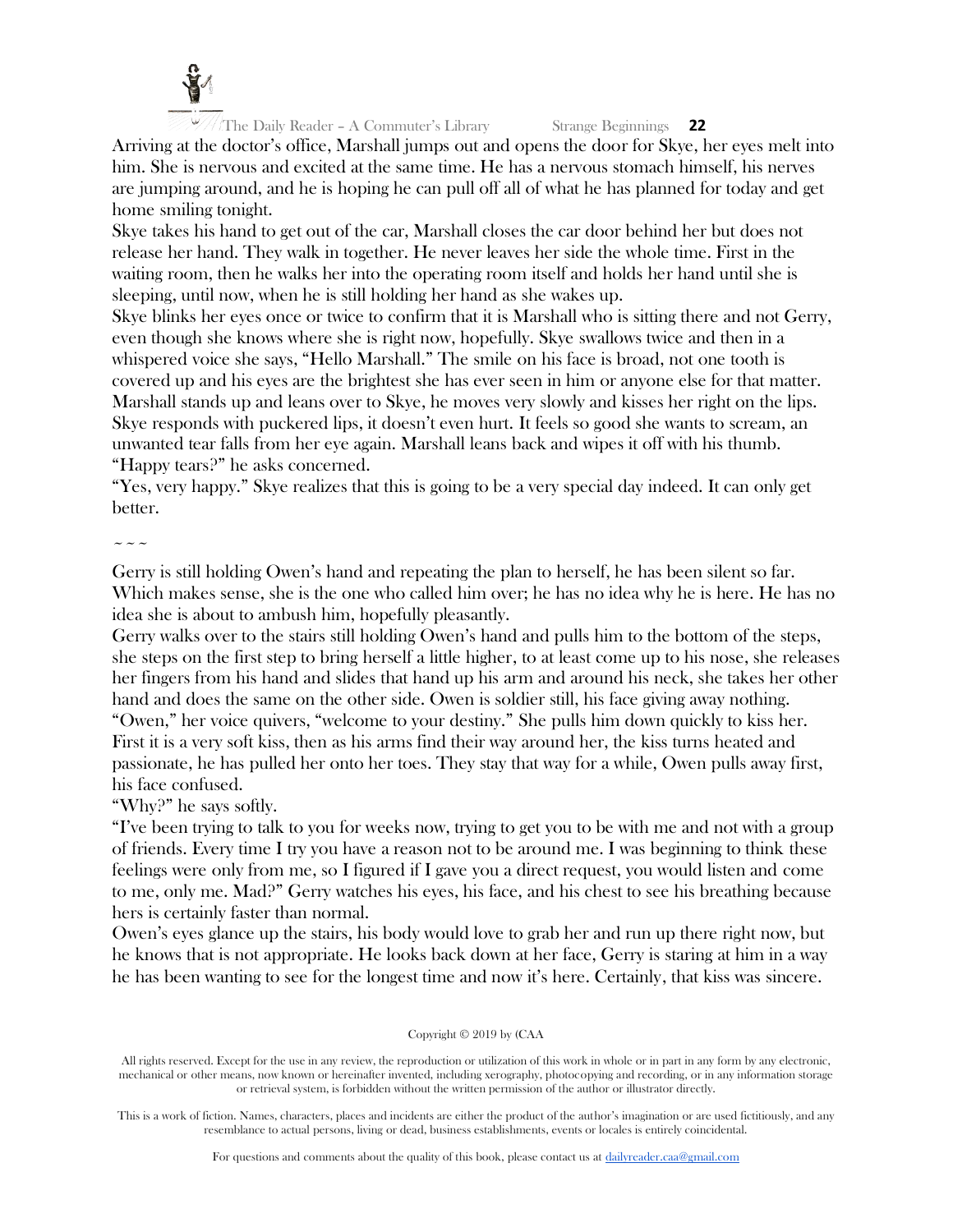

He could feel it in his lips and all the way down, you don't get that if it's not mutual; at least he'd like to think so.

"Ok," he starts, "you certainly have my attention now. Let's talk. The kitchen?" he asks thinking if he sits on the couch with her he may not be able to control his hands.

Gerry steps down from the step she is on and leads him to the kitchen. "You didn't sleep last night, did you?" she asks.

"No, how do you know?" he asks.

"Truth?" she asks.

"Nothing but," he says firmly.

Gerry eyes are down at her lap, she takes a deep breath before she speaks, "I felt you wake up last night at around 3:00am. I was up with my brothers who showed up unexpectedly by the way, I kicked them out this morn. But I simply knew you were up. Pacing fiercely." Gerry gets up to get two glasses and some juice, she places them on the table and pours a glass for each of them. "Not weird, surprised. I can say the same thing to you. I knew the night Skye was hurt, I knew you were agitated and not sleeping. You were laying down then sitting up a lot," Owen says blankly. Gerry sits back down and eyes her glass, then back up to Owen's eyes. He is not telling a lie, she knows when he lies. He felt her? Before she even knew things were over with Jett, he felt her inside?

"Quite a pair of insomniacs, tuned into the same channel," Gerry responds finally. Owen is quiet again. What she wouldn't do to get another kiss from him, even more. Her body responds to anything about him. It's high time she listened to her body and not to her rational mind. The oven buzzer goes off and she shakes her head. Mechanically she stands up to get plates and sets them on the table before going over to get the quiche out of the oven and place it between them, "Breakfast time," she smiles.

Owen leans back in his chair and takes a deep breath. "Cheese, onions, fresh mushrooms, bell peppers and something else, hold on, let me smell it again," he takes another big sniff. He looks closely at it but it's covered in cheese so he can't see through the egg. "Ok, I give up, what's in it?" he says holding his hands up.

Gerry smiles at him, "sundried tomatoes and black olives," she slices him a piece and puts it on his plate, then one for herself and sits back down. She watches as Owen takes his first bite, closes his eyes and savors the flavor combination.

"Does my destiny come with this kind of breakfast every day?" he asks smiling.

"You'll have to take it one day at a time," Gerry laughs.

The two of them spend the next couple of hours talking and laughing. They cleared the air between them and there are no secrets left to bear, for either of them. "How about we go to the art museum today, there is a special exhibit, you may like," Owen says.

"I'd like that, thank you." Gerry, realizing the time, sends a text to her sister. How did it go. Doctor say all is well? We're headed over to the museum, special exhibit today. Two thumbs up.  $\odot$  $\sim$   $\sim$   $\sim$ 

#### Copyright © 2019 by (CAA

All rights reserved. Except for the use in any review, the reproduction or utilization of this work in whole or in part in any form by any electronic, mechanical or other means, now known or hereinafter invented, including xerography, photocopying and recording, or in any information storage or retrieval system, is forbidden without the written permission of the author or illustrator directly.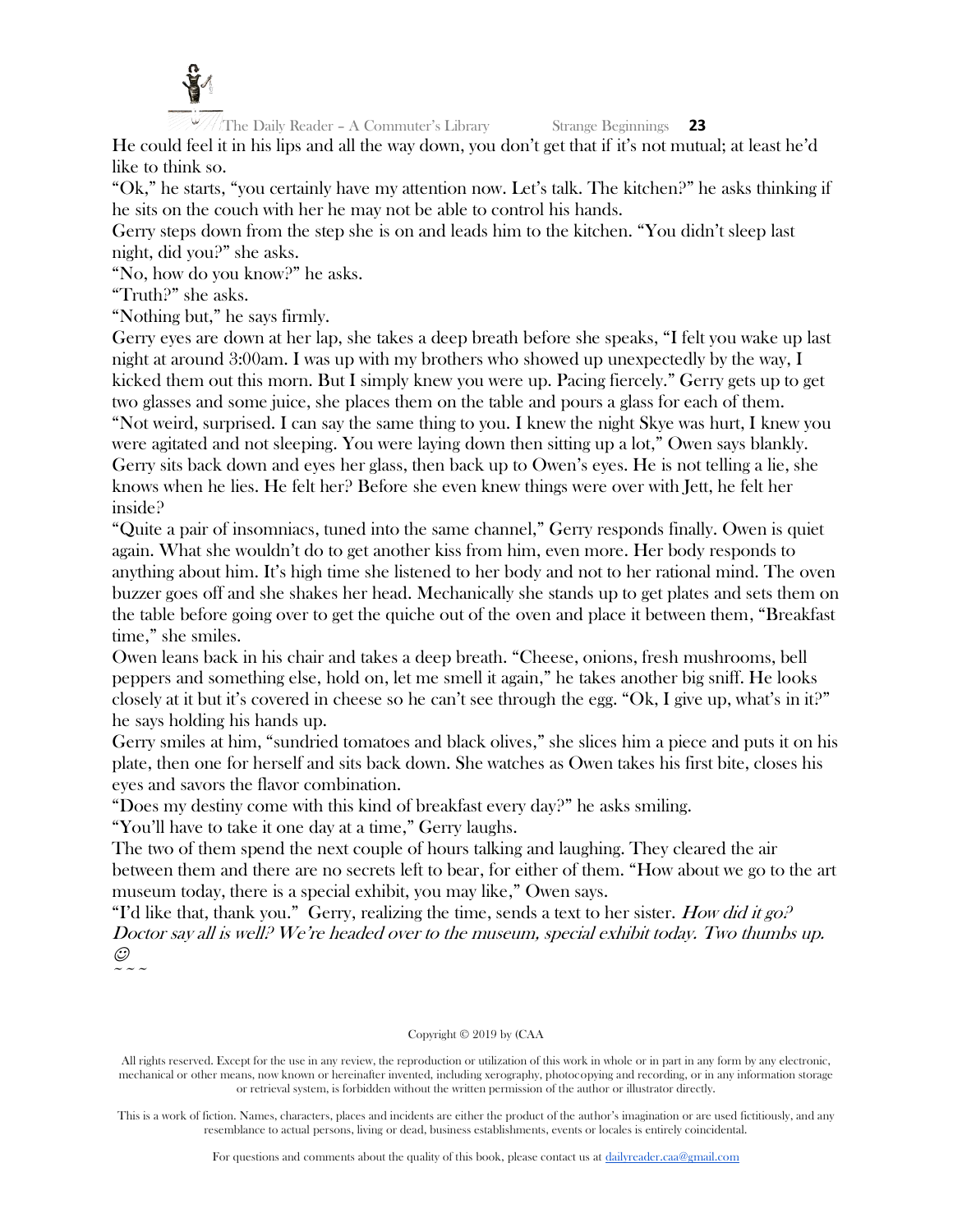

Hi, its Marshall, Skye is in the dentist's chair right now, getting the cleaning she needs after having her mouth closed for so long. I knew a guy who said he would do it for free considering what she already had to endure. We're headed to lunch soon.  $\mathcal O$ 

Gerry is staring at her phone, "Who the hell is Marshall and what is he doing with Skye?" she yells out loud in the car, she is staring at Owen.

He is laughing, "No worries, Marshall is Kennedy's first name," he lays his hand on her knee to calm her down. Gerry exhales and writes back; did she get any restrictions? Make sure you're careful with what she eats. Does she have to go to physical therapy or something?"

Now Marshall is laughing, he loves this family and can't wait to be a part of it permanently. We have all the paperwork, will show you tonight at dinner. By the way inviting everyone to meet us at Chillie's at 6:00pm. I think we should all celebrate today together.

"Owen, Marshall wants, wow I feel weird saying that, anyway, Marshall says to meet him at Chillie's at 6:00pm for dinner, you're part of the everyone you know," she says.

"Yes boss. Happy to be there." He laughs, she punches him in the arm. "Owen and I will be there." Inviting Jett and Belle?"

"Yes, I will, and all the brothers too," Marshall writes.

 $\sim$   $\sim$   $\sim$ 

Gerry decides to pay attention to the road, "Owen, the museum is to the east side, why are we going west? Where are you taking me?" her voice came out cracking.

"Patience my love, you will see soon. Relax." Owen admonishes himself in his thoughts, he can't believe what he called her. Thirty seconds into their being together and he is already blowing this relationship. He has waited years for this and now he will end things before they get to where he wants to be.

Contrary to what Owen believes, Gerry says, "Damn, wish you had bench seats in the front of this car." She reaches over and puts her hand on Owen's knee and lets it ride up slowly and when she is almost at his hip, she takes her hand away and stares out the window. 'Holy cannoli, what did you do right now?' she asks her own mind. 'Surely you will either scare him off or he will think you are the biggest whore; Gerry finds herself tearing so she turns to the window even more. Owen catches Gerry's facial change as he watches her while at the stop sign. His body reacted as it should to her touch, but his heart aches at her own reaction. She is as attracted to him as he is to her, and both of them think it's too quick. 'what a pair we are,' he smiles to himself.

 $\sim$   $\sim$   $\sim$ 

At 6:00pm all of the couples show up one at a time to find Marshall and Skye sitting in the corner table by the fireplace. Their smiles are bigger than any have ever seen. No matter who asks, Jett, Belle, Jeremey, Alan or the other brothers, nothing is being said before Gerry and Owen get there. At about 6:15 the mood shifts down a bit, "Ok, who wants to call them?" Jett asks. Finding her voice, Skye says, "No, it's all good, 6:25," she says with a smile and pulls out a five dollar bill and places it on the table. Belle follows suit, "I'll take 6:27," she puts up her five. One by one the dinner guests call out a time and place their money on the table.

# Copyright © 2019 by (CAA

All rights reserved. Except for the use in any review, the reproduction or utilization of this work in whole or in part in any form by any electronic, mechanical or other means, now known or hereinafter invented, including xerography, photocopying and recording, or in any information storage or retrieval system, is forbidden without the written permission of the author or illustrator directly.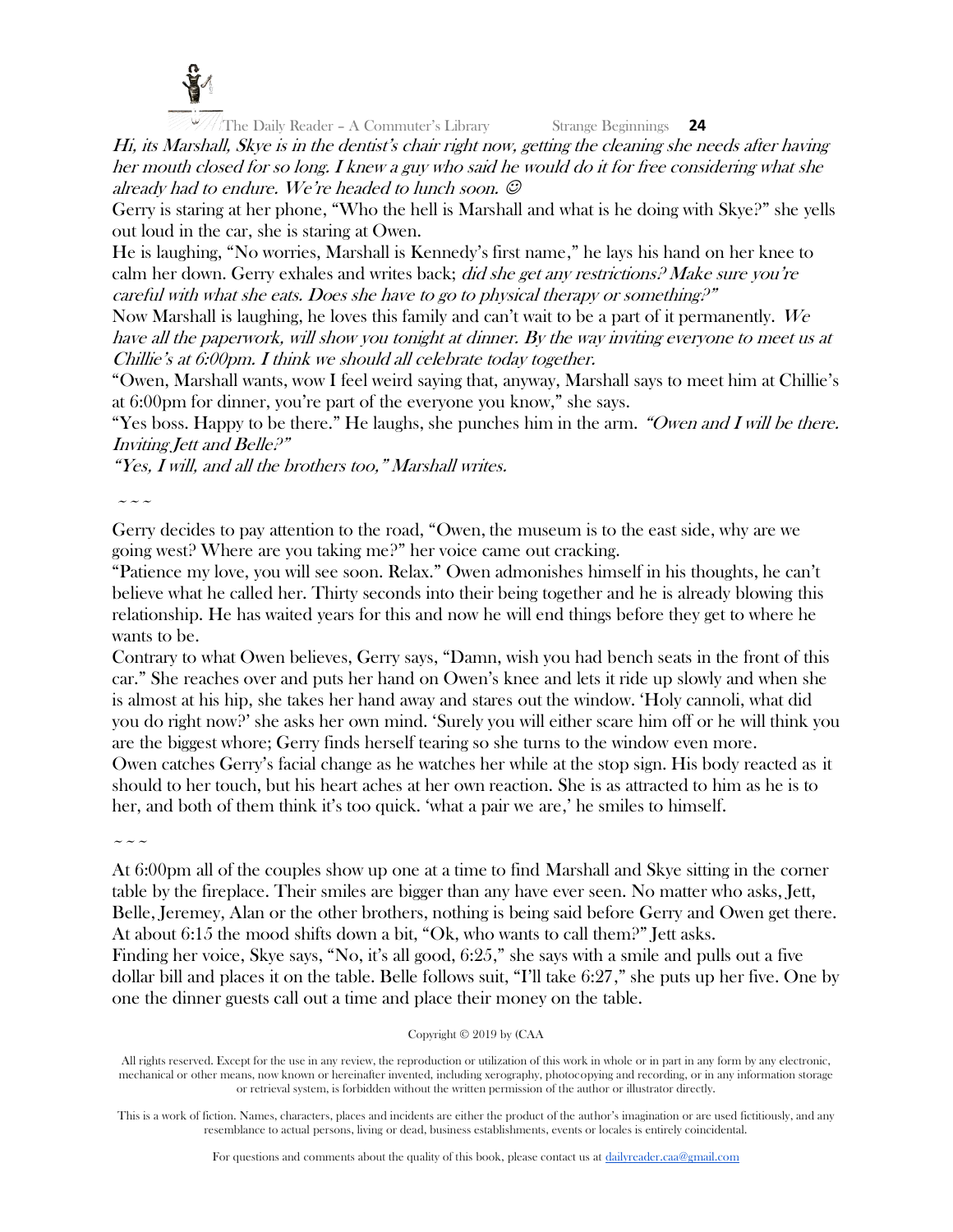

However, unbeknown to anyone at the table, Skye is squeezing Marshal's leg under the table. Before they know how much time has passed, the final couple shows up. It is Skye who sees them at the front door and waves them over. She checks the clock they all agreed to go by. "6:25, I win!" she says as she takes the money. Everyone laughs as Gerry and Owen take their seats. The laughter stops, Skye jumps up from her seat to run over to her sister and hug her. She saw the tear streaks on her cheeks as only a sister could see. "All good?" she whispers. Gerry shakes her head into her sister's shoulder, Skye does not let go yet because she feels her shirt get wet, she holds her sister a little bit longer.

As the oldest, Jeremey stands to join the circle of siblings, he pulls Gerry into him and she starts all over again. When she is calm again, everyone sits down, Owen pulls her into his shoulder and there Gerry stays, leaning on him and calming herself down with his every steady breath. Owen finally speaks, "This is all my fault. With everything going on, I figured today was forgotten, and for some reason, I felt the need to rectify that. She has been like this ever since. Sorry," he finishes quietly.

Only Marshall and Belle, being the last ones in the group, don't understand. He looks around the table as everyone's face become somber. Skye says, "It's the anniversary of our father's death. Usually we all get together, but our lives have been so busy, we almost let this year slide. It's usually only the three of us, Owen, Gerry and me, sometimes Jett comes to but our brothers think we are silly and don't come. Thank you, guys, for being here this time and thank you Owen for remembering. You are definitely one of the good ones. Daddy always said he loved you," she turns to Marshal, "He would have loved you too," she says softly.

Gerry finally finds her voice, "I don't know if I've been crying because of the day or because Owen remembered and took me to where he knew I would want to be today instead of where he mentioned first. I'm sorry to bring down the evening. I feel better seeing everyone now. Skye, you sound so much better now, how do you feel? And I'm sorry for being so annoying to you guys this morning, I know you're my brother and Alan you're as good as one, but once in a while I need a moment to myself and today was one of those moments."

"Fantastic!!" Skye smiles to show off her teeth. "Marshall took me straight away to get my teeth cleaned professionally, then we went to lunch and I enjoyed my mac and cheese. I still have to have some soft foods for a little while until I get used to chewing again, but they said it will only take about a week or so. Then, well, I'll let Marshall here say the rest," she giggles.

"I took her to the park and we drove up the hiking path and walked all the way up to the point where you can see downtown, I got down on one knee and proposed. Same place my father did to my mom," he says smiling to everyone.

The whole table begins to make a lot of noise, as if their team won the championship. The manager of the restaurant comes over quickly to stop the noise but Owen stops him in his tracks when he announces, "Champaign for everyone, my baby sister just got engaged!" The whole restaurant begins to clap and goes back to eating.

The manager comes by and pulls Marshall into a hug. Everyone watches with eyes asking for an explanation. "Everyone, this is my one and only uncle, we all call him Big D." After hugs all around, and the glasses are poured Jett stands up to propose a toast.

# Copyright © 2019 by (CAA

All rights reserved. Except for the use in any review, the reproduction or utilization of this work in whole or in part in any form by any electronic, mechanical or other means, now known or hereinafter invented, including xerography, photocopying and recording, or in any information storage or retrieval system, is forbidden without the written permission of the author or illustrator directly.